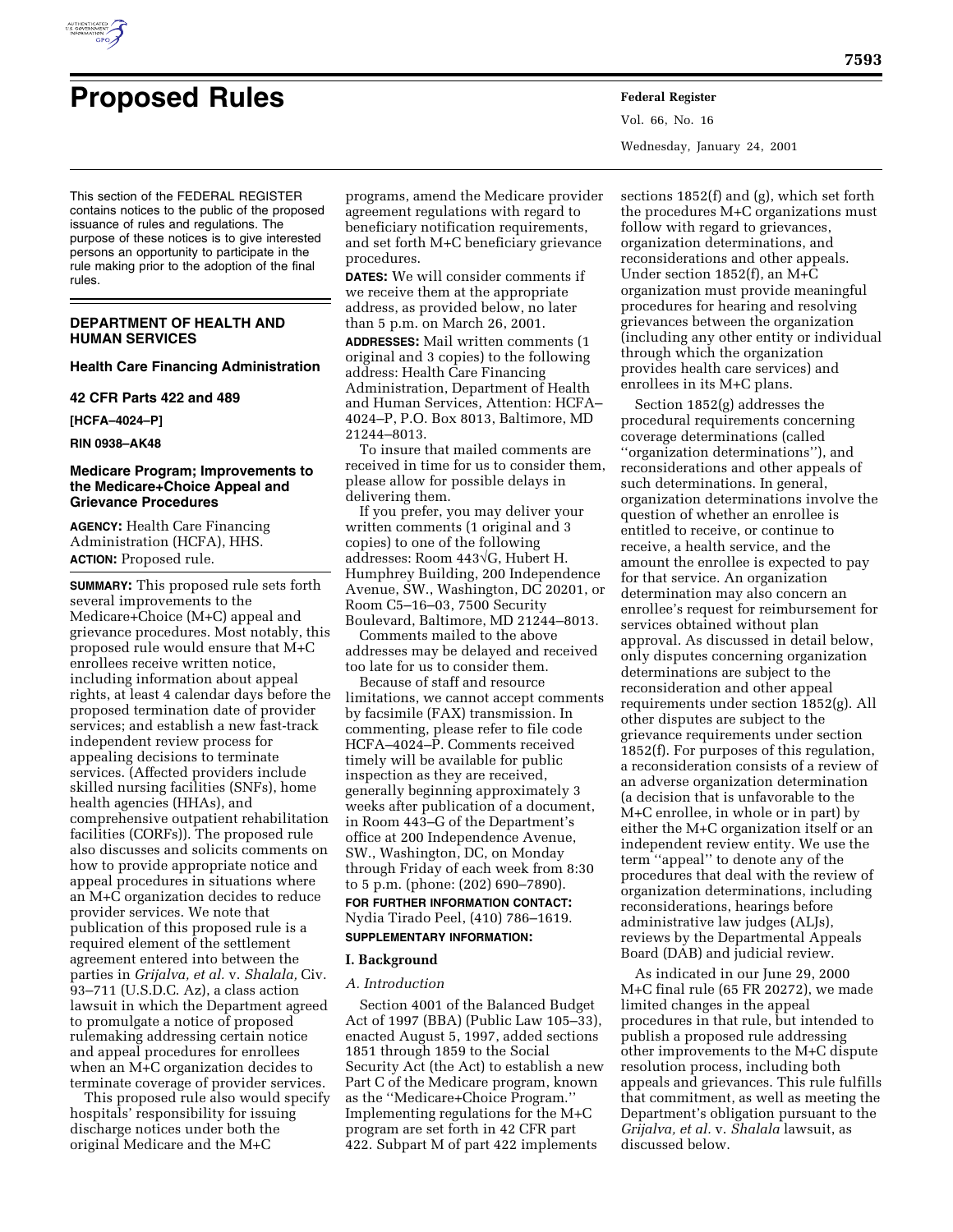## *B. Grijalva* v. *Shalala*

*Grijalva* v. *Shalala* is a class action lawsuit brought in 1993 by Medicare managed care enrollees. The lawsuit involved, among other things, the adequacy of the notice and appeals process provided by managed care organizations contracting with Medicare on a risk basis, and whether HCFA properly ensured that these contractors afforded appropriate rights to enrollees when the contractors denied, reduced, or terminated health care coverage.

On August 9, 2000, the Department and the plaintiffs agreed to settle the lawsuit. The settlement agreement was approved by the Arizona District Court on December 4, 2000. Under the settlement, we agreed to publish proposed regulations to establish new notice and appeal procedures when an M+C organization decides to terminate coverage of provider services to an enrollee. Affected providers under the settlement agreement include skilled nursing facilities (SNFs), home health agencies (HHAs) and comprehensive outpatient rehabilitation facilities (CORFs). M+C organizations would be required to provide written notices to M+C enrollees at least four calendar days before the proposed termination date of provider services. The notices, which will be subject to public review and comment through OMB's Paperwork Reduction Act process, will include a detailed explanation why services are no longer medically necessary or covered and a description of the appeals process. Additionally, we agreed to establish a new fast-track independent review process for appealing decisions to terminate services.

Under the proposed fast-track appeal process, if an enrollee disagrees with an M+C organization's decision to terminate the provider services at issue, an enrollee may request an immediate review of such decision by an independent review entity (IRE) under contract with HCFA. This entity would be independent of any managed care organization, or company affiliated with a managed care organization. The enrollee would have a right to continued coverage of the provider services in question, without financial liability, until at least noon of the day following the IRE's decision, or the date that the M+C organization proposes for termination of services, whichever is later. If the IRE is unable to make a decision because the M+C organization did not timely supply necessary information or records to the IRE, the M+C organization would continue to be liable for the costs of any extended

coverage resulting from the delayed IRE decision.

We note that an enrollee would not be required to use the fast-track IRE appeals process and could use other appeal procedures available under the M+C regulations (that is, the reconsideration procedures described under §§ 422.582, 422.584, and 422.592); however, the right to continued coverage during the appeals process would not apply if the enrollee does not use the fast-track IRE appeals process.

The *Grijalva* settlement agreement included a great deal of specificity with regard to the relevant M+C notice and appeal requirements, and these proposed requirements are set forth below in section II.A. The agreement explicitly establishes that publication of these proposed requirements shall in no way be construed as a promise or predetermination regarding the content of a subsequent final rule on notice and appeal procedures for M+C organization decisions to terminate provider services. Thus, we will consider fully all public comments on all aspects of this proposed rule, including the Grijalvarelated provisions.

### **II. Provisions of This Proposed Rule**

## *A. Proposed Notice and Appeal Procedures*

### 1. Applicability

As noted above, under the terms of the Grijalva settlement agreement, the types of Part A Medicare providers to whom the proposed notice and appeal provisions would apply include SNFs, HHAs, and CORFs. (Note that similar notice and appeal requirements are already in effect for M+C enrollees admitted to inpatient hospitals, under 42 CFR 422.620 and 422.622.) For purposes of this proposed rule, subsequent uses of the term ''provider'' should be assumed to refer to these three provider types, unless otherwise indicated.

In addition, as stated in the settlement agreement, § 422.624(a)(2) would establish that for purposes of these provisions, ''terminations'' refer to the discontinuation or discharge of an enrollee from covered provider services where the enrollee has been authorized by the M+C organization, either directly or by delegation, to receive an ongoing course of treatment from that provider. Under this definition, terminations would include (but not be limited to) cessation of coverage at the end of a course of treatment preauthorized in a discrete increment, regardless of whether the enrollee agrees that services should end. Examples of terminations

would include both discontinuations of a length of stay in a SNF, or of a preauthorized number of visits in an HHA or CORF setting. (See section II.B below for a discussion of situations involving reductions in services.)

### 2. Termination Notices to M+C Enrollees

Section 422.624(b) sets forth the proposed advance notification requirements when an M+C organization decides, either directly or by delegation, to terminate coverage for provider services to an enrollee. In general, for any termination of a provider service, the provider of the service would be required to notify the enrollee (or the enrollee's authorized representative—see parenthetical note below) using a standardized notice, of the M+C organization's decision to terminate provider services. In developing the standardized notice, HCFA would obtain public comment and subsequent approval through the Office of Management and Budget (OMB), consistent with section 3506(c)(2) of the Paperwork Reduction Act.

(Consistent with the existing M+C appeal regulations at § 422.561, as revised in the June 29, 2000 final rule, an ''authorized representative'' means any individual authorized by an enrollee, or under State law, to act on an enrollee's behalf in obtaining an organization determination or in dealing with any of the levels of the appeals process, including for example an enrollee's legal guardian, attorney, or other legally authorized person. Section 422.561 clearly establishes that the term ''enrollee'' encompasses an enrollee's authorized representative for all aspects of any M+C appeal procedures. Thus, references to the ''enrollee'' in subsequent preamble and regulatory language can be assumed to apply to an enrollee's authorized representative as well, unless the context clearly indicates otherwise (such as a reference to the enrollee's health status).)

*a. Provider Notification of Termination.* An important feature of the proposed notice provisions is that we would charge providers with the actual delivery of the required notices. We believe that the providers themselves are in the best position to deliver the notices to enrollees, and that it would be placing an unreasonable burden on M+C organizations to require that they deliver the notices to affected enrollees. The M+C organization would retain ultimate responsibility for the decision to terminate services and for financial coverage of the services, however. The services would remain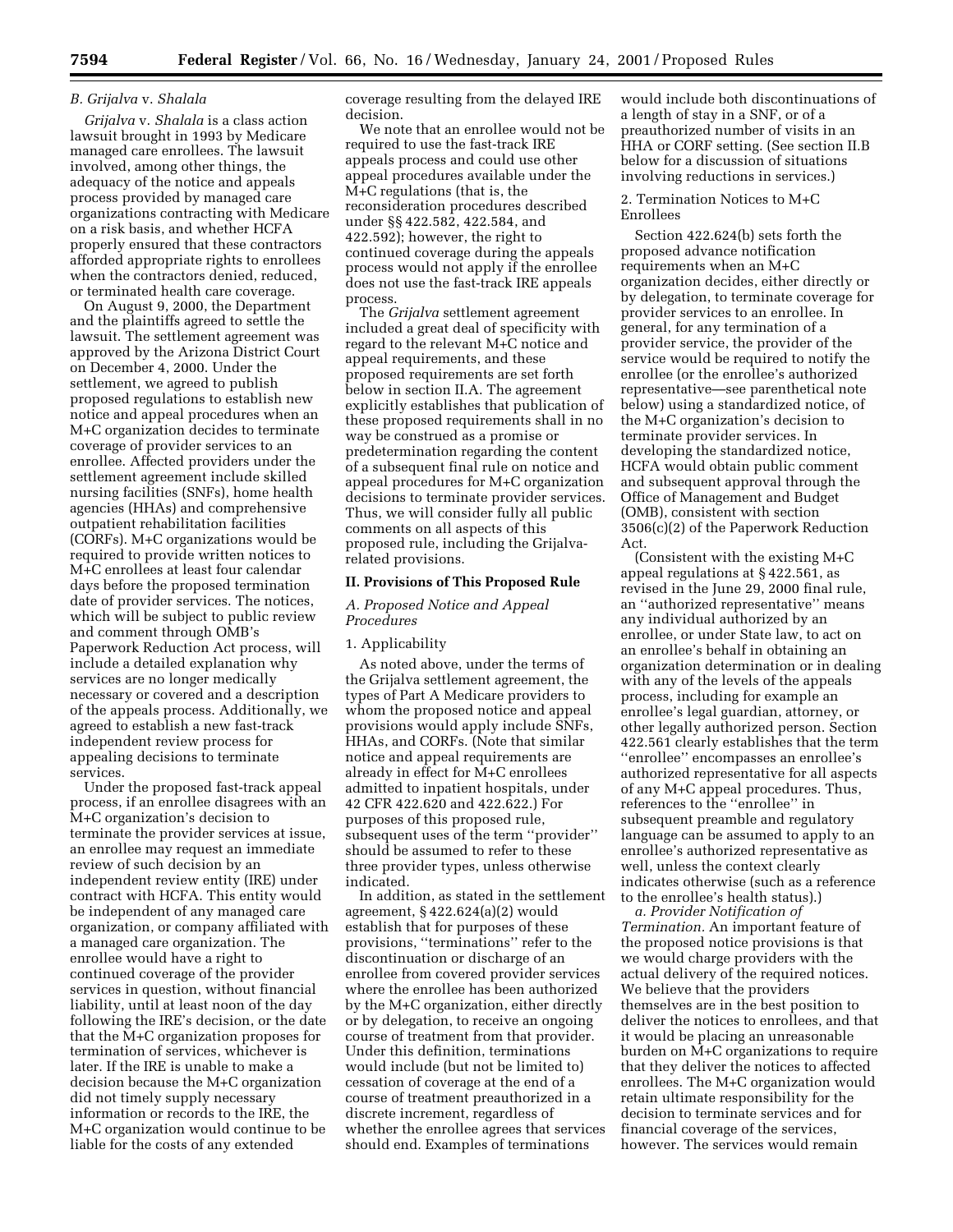covered until four calendar days after an enrollee receives the termination notice, or if the IRE reviews the decision, until noon on the day after an IRE decision upholding the M+C organization's decision. Thus, we believe that the requirement that providers issue these notices, in effect on behalf of M+C organizations, best ensures that beneficiaries receive these notices in a timely manner. To facilitate implementation of this policy, we are proposing under § 422.502(i) that all contracts between M+C organizations and their providers must specify that the providers will comply with the notice and appeal provisions in subpart M.

We note that the proposal that providers issue termination notices for Part A Medicare services to M+C enrollees is consistent with the policy position we outlined in the preamble to the recent M+C final rule with respect to hospitals (65 FR 40284). We accordingly are also proposing regulations addressing how M+C enrollees are notified of terminations of hospital care, as promised in the M+C final rule. Specifically, under proposed § 422.620(a), we would specify that in situations involving inpatient admissions of M+C enrollees, hospitals must provide a written notice of termination of coverage to each enrollee that includes the reasons for the discharge. Consistent with existing § 422.620, an enrollee would be entitled to coverage of hospital services, generally at the expense of the M+C organization, until at least noon of the day after the hospital issues such notice.

We also are amending § 489.27 to provide expressly for this hospital responsibility and to provide that this responsibility applies for all inpatient hospital Medicare discharges, including both discharges of original Medicare beneficiaries and discharges of M+C enrollees. Section 489.27 implements the requirement in section  $1866(a)(1)(M)$ that hospitals provide a notice to all Medicare beneficiaries of the individual's rights (referred to as the ''Important Message from Medicare'' for beneficiaries). Section 1866(a)(1)(M) provides that this notice must include ''such additional information as the Secretary may specify.'' We are specifying in proposed revisions to § 489.27 that this information include the reasons for the discharge and the right to PRO review, and that this information be provided to each beneficiary the day before the effective date of the discharge.

*b. Timing of Notices.* Section 422.624(b)(1) addresses the timing of the required notices. In general, the

provider would notify the enrollee of the M+C organization's decision to terminate covered services four calendar days before the scheduled termination. If the provider services are expected to be furnished to an enrollee for a time span of fewer than four calendar days in duration, the enrollee should be given the notice upon admission to the provider (or at the beginning of the service period if there is no official ''admission'' to a noninstitutional provider, such as in an HHA setting). The notice must be given in all situations, regardless of whether an enrollee agrees with the decision that his or her services should end.

As noted in section I. B above, this proposed rule also provides that an enrollee may obtain review by an IRE of a decision to terminate services after the enrollee receives proper notice of a decision to terminate. As discussed further below, we believe that the 4-day period between enrollee notification and the proposed termination of services generally should provide sufficient time for all aspects of the proposed IRE appeal process. That is, the IRE can obtain the necessary documentation from the parties to the appeal, make a decision on the enrollee's appeal, and if applicable, notify the enrollee of a decision to uphold an M+C organization's termination decision, with coverage terminating at noon of the day after the IRE's notification—the fourth day of the process. We note that, like the process established under § 422.620 for Peer Review Organization (PRO) reviews of appeals of hospital discharges, these regulations would establish 12 noon as the time when an M+C organization's coverage of an enrollee's services would end, if the IRE upholds the M+C organization's decision to terminate services.

A closely related issue on which we are particularly interested in receiving public comments involves what constitutes four-day advance notice. We are proposing to in effect allow providers a full working ''day'' within which to deliver the termination notice, with any notification delivered during normal business hours on a given day serving to initiate the four-day standard on that day, even if the timing of the delivery of the notice resulted in fewer than 24 hours to ask for an IRE appeal, and fewer than 96 hours between notification and the proposed termination of services. That is, a notice delivered to an enrollee at 2:00 p.m., Monday, would indicate that the enrollee has until noon, Tuesday, to appeal to the IRE, with termination of services scheduled for noon, Friday.

(Consistent with long-standing administrative policy with respect to PRO review of appeals of hospital discharges, we would instruct providers that termination notices should be delivered no later than 3:00 p.m. on the fourth day before the proposed termination of services.) HCFA will develop and publish a mandatory standardized notice for distribution by providers, subject to public comment through OMB's Paperwork Reduction Act procedures. We specifically invite public comment on this approach.

*c. Content of Notices.* Section 422.624(b)(2) sets forth proposed requirements governing the content of the required termination notices. Essentially, each notice would include a specific and detailed explanation why services are either no longer medically necessary or are no longer covered, with a description of any applicable Medicare coverage rule, instruction or other policy (including an appropriate citation or information about how to obtain a copy of the Medicare policy from the M+C organization). The notice would explain any applicable M+C organization policy, contract provision, or rationale upon which the termination decision was based. It would include specific, relevant information to an extent sufficient to advise the enrollee of how a Medicare or M+C organization policy applies to the enrollee's case, as well as the date and time that the organization's coverage of services ends (and the enrollee's liability would begin).

In addition to these enrollee-specific items, we would include on the standardized termination notices a description of the enrollee's fast-track appeal rights under § 422.626, including how to contact the IRE to initiate an appeal, as well as the availability of other M+C appeal procedures if the enrollee fails to meet the deadline for (or decides not to pursue) a fast-track IRE appeal. The standardized notice would also inform enrollees of their right, but not obligation, to submit evidence to the IRE that the services in question should continue.

As noted above, the termination notice would be subject to public review and comment through the OMB's Paperwork Reduction Act process before implementation.

*d. Delivery of Notices.* Proposed § 422.624(c) specifies that ''delivery'' of a notice is valid only if an enrollee has signed the notice to indicate that he or she both received the notice and can comprehend its contents. This proposed policy is consistent with our requirements governing delivery of similar notices, such as the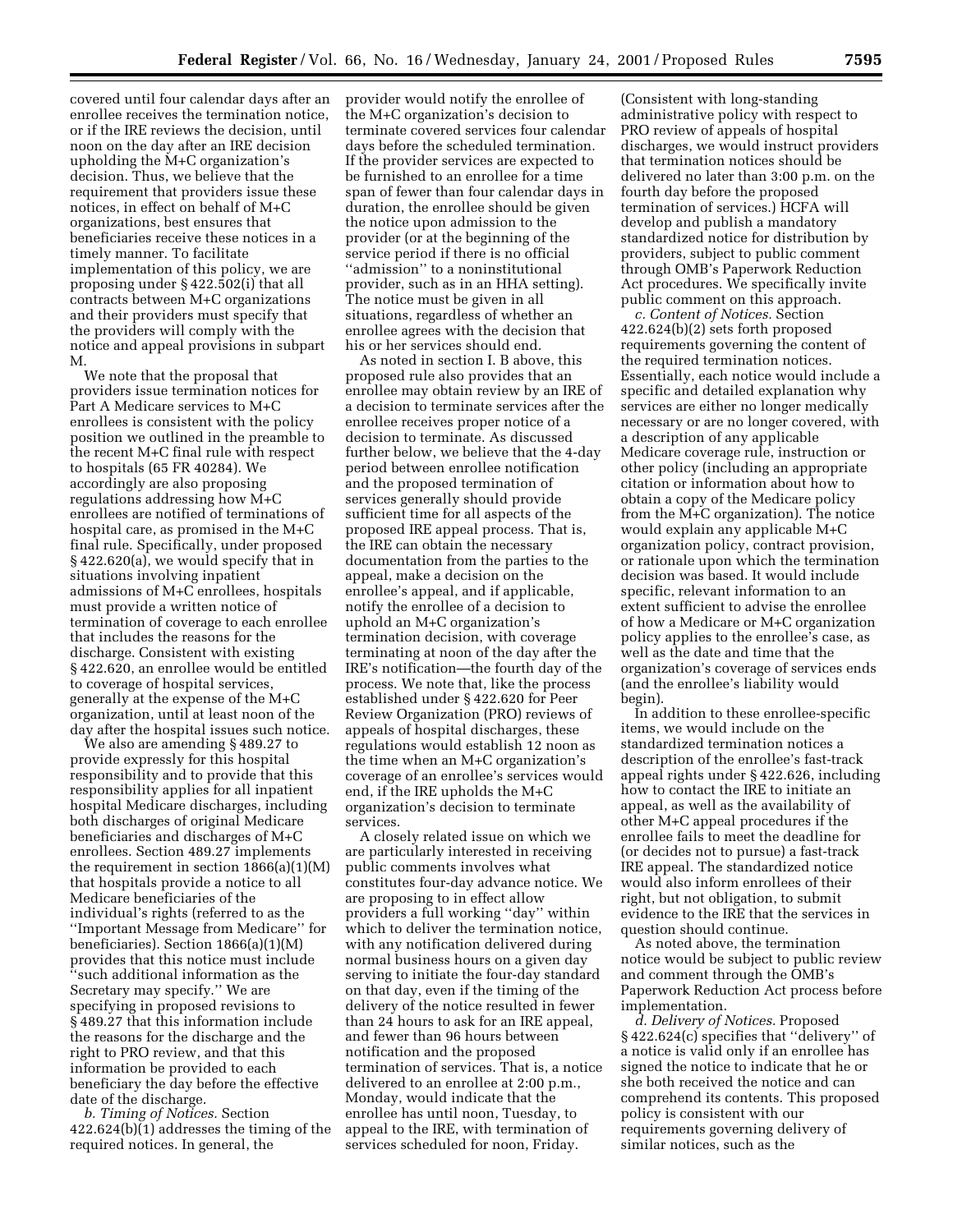requirements set forth in HCFA program memoranda A–99–52 and A-99–54 for HHA advanced beneficiary notices. Under this concept, an enrollee who is comatose, confused, or otherwise unable to understand or act on his or her rights could not validly ''receive'' the notice, necessitating the presence of an authorized representative for purposes of receiving the notice. Similarly, presenting the standardized notice to a person who is illiterate, blind, or unable to understand English would not constitute successful ''delivery'' of the notice. Such situations could be remedied either through use of an authorized representative if that person has no barriers to receiving the notice or through other steps (such as use of a translator or language accessible version of the notice) that overcome the difficulties associated with notification. Note that we would not interpret the requirement for successful delivery to permit an enrollee to extend coverage indefinitely by refusing to sign a notice of termination. If an enrollee refuses to sign a notice, the provider would annotate its copy of the notice to indicate the refusal, and the date of the refusal would be considered the date of receipt of the notice.

Paragraph (c) describes what constitutes an effective delivery of a termination notice. The notice would have to be delivered timely, using standardized format and language, and include all of the elements required under § 422.624(b)(2).

## 3. Enrollee Appeal Rights

Proposed § 422.626 would establish an enrollee's right to a fast-track appeal of an M+C organization's decision to terminate provider services, including the procedures to be followed by the various entities involved in the appeal. Under proposed § 422.626(a), an enrollee who wishes to appeal a termination decision to the IRE must contact the IRE, in writing or by telephone, by noon of the first calendar day after receiving the termination notice. (We note that in our contract with the IRE, we intend to require that the IRE have the capability to log in an enrollee's appeal on a daily basis at any time, barring emergencies.) The regulations explain that an enrollee who fails to meet this deadline would still be able to ask the M+C organization for an expedited reconsideration of its determination that services should be terminated, consistent with existing § 422.584, but the provision in this rule for the completion of IRE review prior to the end of coverage would not apply.

Under § 422.584, the M+C organization has 72 hours to conduct an expedited reconsideration, and must do so when a physician makes or supports the request or when not doing so could jeopardize an enrollee's health or ability to regain maximum function. We considered proposing to amend these regulations to mandate that an M+C organization automatically grant any request for an expedited reconsideration that involves a situation where an enrollee failed to submit a timely request for an IRE appeal of a provider termination of services. However, we concluded that the existing standard remains appropriate, since it allows a broad spectrum of cases to be considered on their merits for reconsideration, rather than inadvertently narrowing the types of cases that can be expedited by establishing a more specific standard. We welcome comments on this issue.

Note that when an enrollee receives a termination notice, he or she is free to choose to discontinue receiving the covered services (for example, leave a SNF) before the termination date specified in the notice. Proposed § 422.626(a)(3) clarifies, however, that if the enrollee chooses to leave the facility or otherwise discontinue receiving covered services before the scheduled date for termination of services, the enrollee may not subsequently assert fast-track IRE appeal rights relative to the service or expect the services to resume, even if the enrollee newly requests the appeal or resumption of services before the discontinuation date in the notice. In such a situation, if the enrollee changes his or her mind after having discontinued receipt of covered services, the enrollee must seek an organization determination from the M+C organization for what would be considered a request for a new service.

Proposed § 422.626(b) specifies that an enrollee who timely seeks IRE review is protected from liability for the costs of services during the fast-track appeals process. Coverage of provider services would continue until noon of the day after an enrollee receives notice of an IRE's decision upholding the M+C organization's determination, or until the time and date designated on the termination notice, whichever is later. As noted above, if the IRE decision does not occur by the date designated on the termination notice as the result of the M+C organization's failure to provide the IRE with necessary information or records, the M+C organization would be liable for the costs of the resulting additional days of coverage. (Note that our contract with the IRE will specify whether the IRE or HCFA assumes financial liability in situations where the IRE fails to make a decision on a

timely basis.) If the IRE finds that the enrollee did not receive proper notice of the termination (discussed below), coverage would continue until 4 calendar days after proper notice has been received, or until noon on the day after notice of an IRE decision upholding the M+C organization's decision, whichever is later. Continuation of coverage under these circumstances would not be required in the unusual situation where the IRE finds that continuation could pose a threat to the enrollee's health or safety (*e.g.*, unsafe conditions were found to exist at the provider in question).

Proposed § 422.626(d) and (e) address the basis for the IRE's decision, and the procedures it must follow in making the decision. Section 422.626(d) would establish that when an enrollee appeals an M+C organization's decision to terminate provider services, the burden is on the M+C organization to prove to the IRE that the termination is the correct decision, either on the basis of medical necessity or other Medicare coverage policies. To meet this burden, the M+C organization must supply any and all information that the IRE requires to sustain the M+C organization's termination decision, including a copy of the termination notice. The enrollee may submit evidence to the IRE in support of an appeal, but is under no obligation to do so; however, the M+C organization or the IRE may require an enrollee to authorize access to his or her medical records to the extent reasonably necessary for the M+C organization to demonstrate the correctness of its decision or for the IRE to determine the appeal. Moreover, as part of its decisionmaking process in each appealed case, an IRE would be required under proposed § 422.626(e)(4) to solicit the enrollee's views regarding the reason(s) specified in the notice for termination of services, or any other reason upon which the IRE intends to base its review determination.

Other IRE obligations under proposed § 422.626(e) include:

• On the date it receives the enrollee's appeal request, notifying the M+C organization and the provider of the appeal and of their documentation submission responsibilities.

• Determining whether an enrollee received proper notice of the termination decision, and informing HCFA in each instance of improper notification.

• Making a decision on the appeal and notifying the enrollee, the M+C organization, and the provider of its decision by close of business of the day after it receives the information necessary to make the decision.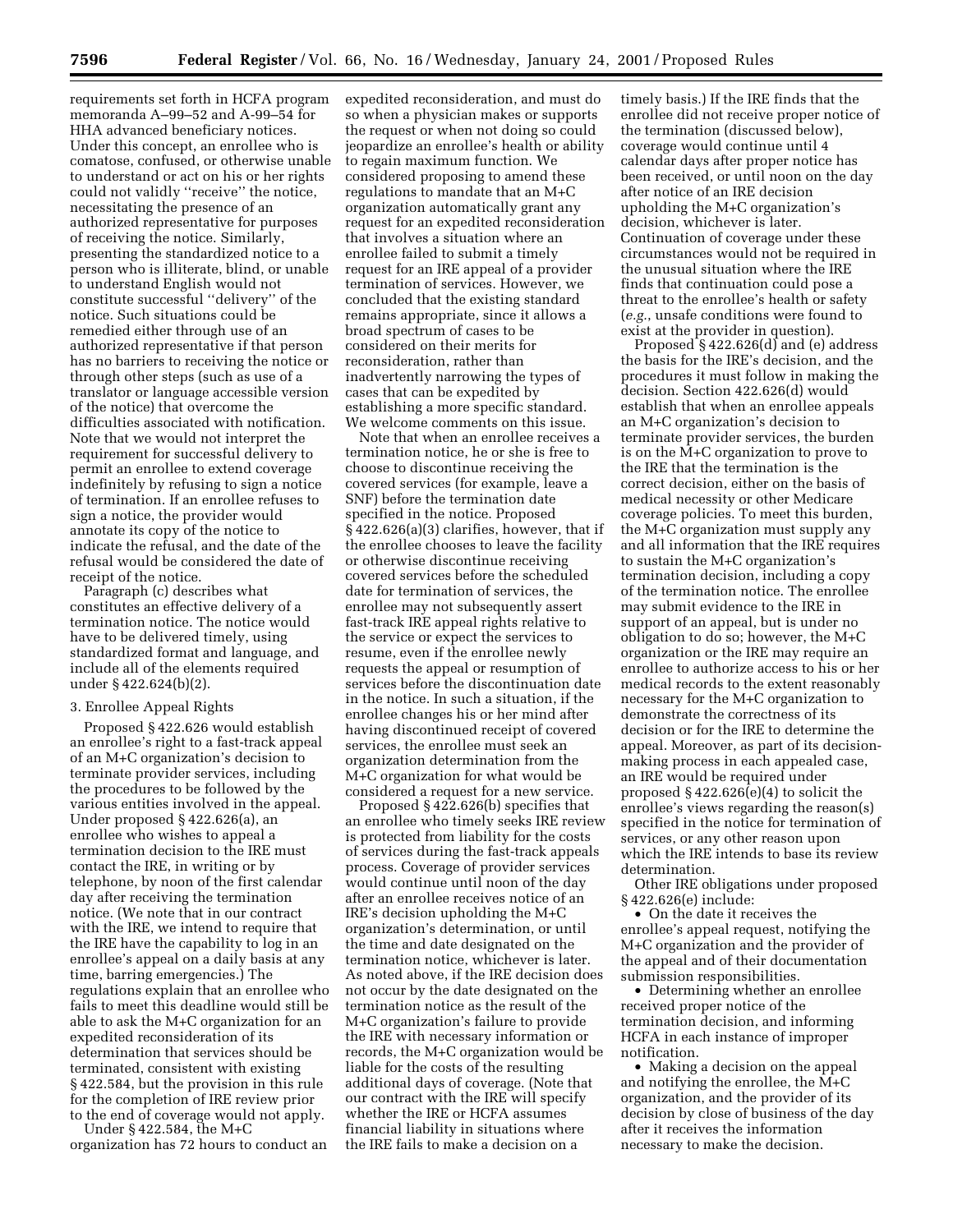Assuming that the IRE receives all needed information on a timely basis, this process would result in an IRE decision by close of business on the second full day after the deadline for an enrollee's appeal request, with termination of services to take place at noon the next day if an M+C organization's termination decision were sustained by the IRE. We recognize, however, that in some instances the IRE will not receive sufficient information to sustain an M+C organization's decision to terminate services. In such a case, the IRE may make a decision based on the information at hand that services should not be terminated, or it may defer its decision until it receives the necessary information. If the IRE makes a decision that services should not be terminated, a new termination notice would be required, with attendant appeal rights, before the M+C organization could terminate services. If the IRE defers its decision, coverage of the services would continue until the decision is made but no additional termination notice would be required.

In the event that the M+C organization's decision to discontinue services is upheld by the IRE, coverage of the enrollee's services would end at noon on the day after the IRE makes its decision or as specified in the termination notice, whichever is later. The enrollee would then be financially liable for any services provided to him or her after the effective date identified in the notice. However, if the enrollee further appeals the IRE's determination, and the enrollee ultimately receives a determination that overturns the M+C organization's decision to discontinue coverage of services, the enrollee would be reimbursed by the M+C organization.

Section 422.626(f) sets forth the M+C organization's responsibilities upon contact by the IRE. As noted above, when an enrollee requests IRE review of an M+C organization's proposed termination of provider services, the burden of proof rests with the M+C organization to demonstrate that discontinuation of Medicare coverage is the correct decision, either on the basis of medical necessity or because of Medicare coverage rules. Accordingly, proposed  $§$  422.626(f)(1) requires that the M+C organization supply any and all information, including a copy of the termination notice sent to the enrollee, that the IRE needs to decide on the appeal. The M+C organization must supply such information, either by phone or in writing (as determined by the IRE), as soon as possible but no later than the close of business of the first day after the day the IRE notifies the

M+C organization that the enrollee has requested a review. (If information is transmitted by phone, there should be a written record made of what is transmitted in this manner, so that a record of what was said can be accessed by the enrollee).

Section 422.626(f)(2) would require that, if an enrollee requests a copy of (or access to) documentation sent to the IRE, the M+C organization must accommodate the enrollee's request by no later than the day after the request is made. To accommodate such a request, we believe that an M+C organization must make every reasonable effort to make such information available, such as allowing the enrollee to view or obtain the material at a plan location or faxing or express mailing the material to an address specified by the enrollee. The M+C organization would be permitted to charge the enrollee a reasonable amount, for example, the costs of mailing and/or an amount comparable to the charges established by a PRO for duplicating case file material. We would expect that the M+C organization could provide the enrollee with a reasonable estimate of the costs of duplicating and mailing the material to the enrollee at the time of the enrollee's request.

The proposed regulations clarify that the M+C organization remains financially responsible for continuation of coverage throughout the IRE appeal process (that is, until the later of the date and time specified in the notice of termination or noon of the day after the IRE issues its decision on an appeal), regardless of whether it has delegated responsibility for authorizing coverage of termination decisions to its provider. Again, services that were never authorized by an M+C organization, such as services obtained out of the plan, are not subject to the IRE appeal process.

Section 422.626(g) sets forth proposed requirements related to reconsiderations of the IRE's decisions. This section would provide that an enrollee's first recourse after an unfavorable IRE decision would be to request, within 60 days, that the IRE reconsider its decision. The IRE would have up to 14 calendar days from the date of the request for reconsideration to issue its reconsidered determination, with subsequent appeals available to an ALJ, the DAB, and a federal court, consistent with the procedures set forth in the existing M+C regulations beginning at § 422.600. Because the protection against enrollee liability associated with IRE appeals extends only to the initial appeal, proposed § 422.626(g)(4) specifies that if on reconsideration an

IRE's initial decision is subsequently reversed in the enrollee's favor, the M+C organization must reimburse the enrollee, consistent with the reconsidered decision, for the costs of any covered services for which the enrollee has already paid the M+C organization or provider.

### *B. Reductions of Service*

As part of the *Grijalva* settlement, we agreed to solicit comments on how to provide new notice and appeal procedures for decisions by M+C organizations to reduce provider services. The issue of what constitutes appropriate notice and appeal procedures in these reduction of service situations has also been raised by commenters on the M+C regulations, most recently in the June 29, 2000 final rule (65 FR 40277). As discussed in detail in that rule, we made several changes to § 422.566(b), which describes actions that constitute organization determinations. For example, we added language at § 422.566(b)(3) to clarify that an organization's refusal to pay for or provide services ''in whole or in part, including the type or level of services'' can constitute an organization determination if the enrollee believes they should be furnished or arranged for. We stated in the preamble to that rule (65 FR 40277) that we agreed that ''a reduction in services can be considered an organizational determination that is subject to appeal. To the extent that a reduction results in an enrollee no longer receiving services to which the enrollee believes he or she is entitled, this would be subject to appeal under the language in the first sentence in section  $1852(g)(5)$  of the Act, which addresses appeals based on failure to receive a health service.'' We also noted that to the extent that the organization was refusing to continue to provide all or part of the services the enrollee believes should be furnished, and the enrollee has not received the services, this would also fall within the language in  $\S$  422.566(b)(3). However, the existing M+C regulations do not specify that notices are routinely required in connection with a reduction of a service. Instead, § 422.566 effectively requires written notifications in connection with service reductions only if the enrollee disagrees that the services are no longer medically necessary, while § 422.568 specifies that notices are required for ''denial'' of services.

We have consulted extensively on this issue with industry, provider, consumer, and government groups, and have reviewed numerous public comments. Clearly, it is a complicated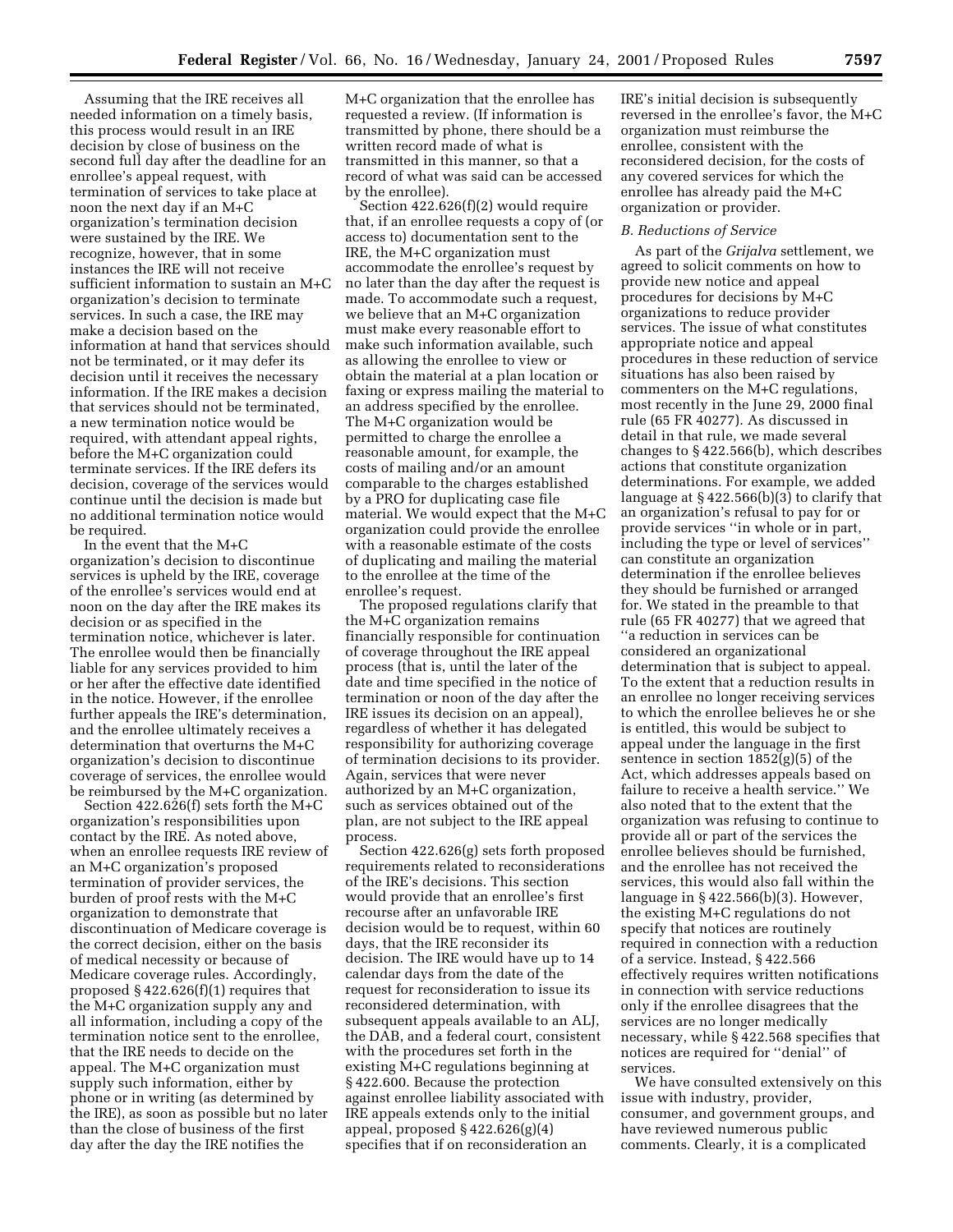issue, and we recognize that there are many reasonable, divergent viewpoints. Industry representatives generally point out the administrative and financial burden associated with notice requirements. They maintain that is unnecessary to require notification to enrollees for a reduction of an ongoing course of treatment and argue that once an M+C organization has authorized treatment for a set period of time, the organization never retracts the authorization. Some commenters have argued that providing detailed notice in all reduction situations would be confusing, burdensome and intrusive upon the physician/patient relationship. Other commenters urged that written notice should take place in all instances where services are reduced, in order to ensure that enrollees are always made aware of their appeal rights.

Based on our review of previous comments on this issue, as well as an examination of analogous Medicaid requirements, we are considering adopting the position that a written notice should be required if there is a reduction in any previously authorized ongoing course of treatment. That is, notice would not be required at every reduction, but only when there is a change in an authorized plan of treatment that reduces the level of services from those previously authorized. We note, however, that unlike under the Medicaid program, the current M+C regulations do not call for a required plan of treatment in all cases, and we are not proposing that plans of care should be routinely required.  $\text{Existing } \S 422.112(a)(4)(iii)$  does require a treatment plan for individuals with serious medical conditions.) In cases where a plan of treatment is in place, however, we believe that enrollees should be entitled to written notification when the prescribed treatments are to be reduced. We believe that this approach could serve to balance the need for adequate notice with the potential burdens or beneficiary confusion that might ensue if notice were required in all cases of reductions of services. Note that we are not putting forth specific regulatory language that would implement this approach; rather, we are soliciting comments on this proposal. We particularly welcome comments that include specific revisions to the existing regulations with respect to enrollee notification requirements.

## *C. Grievance Procedures (§ 422.564)*

Section 1852(f) of the Act requires that each M+C organization provide ''meaningful procedures for hearing and resolving grievances.'' Existing

§ 422.561 defines a grievance as any complaint or dispute other than one that involves an ''organization determination'' (as described under § 422.566(b)). (This definition retains the meaning of grievance used in part 417.) An enrollee might file a grievance if, for example, the enrollee received a service but believed that the service was not carried out properly or that the demeanor of the person providing the service was insulting or otherwise inappropriate. Grievance procedures also apply when an enrollee disagrees with an M+C organization's decision not to expedite an enrollee's request for an organization determination or a reconsideration.

In the June 26, 1998 interim final rule that implemented the M+C program (63 FR 35030), we set forth the general requirement that an M+C organization must resolve grievances in a timely manner and have grievance procedures that meet HCFA guidelines, in anticipation of future HCFA policy direction on grievance procedures. At that time, we indicated that we intended to establish more detailed requirements for grievance procedures through a notice of proposed rulemaking (NPRM). To inform the NPRM development process, we requested public comments on the necessary elements of a meaningful grievance procedure (such as recommended time frames, the types of issues that should be considered grievances, need for an expedited grievance process, and the type of notification enrollees should receive concerning the outcome of their grievance.) As anticipated, commenters had varied recommendations related to organization-level grievance procedures.

Subsequently, we consulted with representatives of the managed care industry, beneficiary advocacy groups, and PROs, reviewed comments we received from the public, and examined recent standards in this area, such as those developed by the National Association of Insurance Commissioners (NAIC). (NAIC has developed and adopted a Model Grievance Act setting forth standards for grievance procedures.) We also took into consideration that section 1852(c)(2)(C) requires M+C organizations to provide data on the number of grievances and their disposition in aggregate data reporting. The proposals set forth below are the result of this consultation and public comment process.

First, we propose to include the following revised definition of a grievance under § 422.561: ''Grievance means any complaint or dispute, other than one that constitutes an organization determination, expressing

dissatisfaction with any aspect of an M+C organization's or provider's operations, activities, or behavior, regardless of whether remedial action is requested.'' Under § 422.564(a), we would retain the general rule that each M+C organization must provide meaningful procedures for timely hearing and resolution of grievances between enrollees and the organization or any other entity or individual through which the organization provides health care services under any M+C plan it offers. We would also retain current regulatory text under §§ 422.564(b) and (c) describing how grievances are distinguished from organization determination and appeal procedures and from the PRO complaint process, respectively. (Under section  $1154(a)(14)$  of the Act, a PRO must review beneficiaries' written complaints about the quality of services they have received under the Medicare program; this process is separate and distinct from the M+C organization's grievance procedures.) We would add to § 422.564(b) a proposed requirement that when an M+C organization receives a complaint, it must promptly determine and inform the enrollee whether the issue is subject to its grievance procedures or its appeal procedures.

Note that we view ''complaint'' and ''dispute'' as generic terms that cover various expressions of dissatisfaction or disagreement that may be brought to the attention of an M+C organization or its providers. Thus, complaints or disputes can encompass grievable or appealable issues, but in either case would require resolution in accordance with the organization's internal procedures.

We note that in our consultations on grievance issues, there were conflicting views on the most appropriate means for dealing with quality of care issues; for example, should a quality of care issue first be raised with the M+C organization and subsequently sent to the PRO, immediately referred to the PRO, or allowed to proceed on separate, simultaneous tracks. As reflected under proposed § 422.564(c), we concluded that the appropriate course was to permit maximum discretion to M+C enrollees in this regard. Accordingly, § 422.564(c) explains that, for quality of care issues, an enrollee may file a grievance with the M+C organization, file a written complaint with the PRO, or both.

We considered including a definition of ''quality of care'' issue in the proposed regulations, such as the following suggestion developed by a workgroup we formed to discuss grievance procedures: ''Quality of care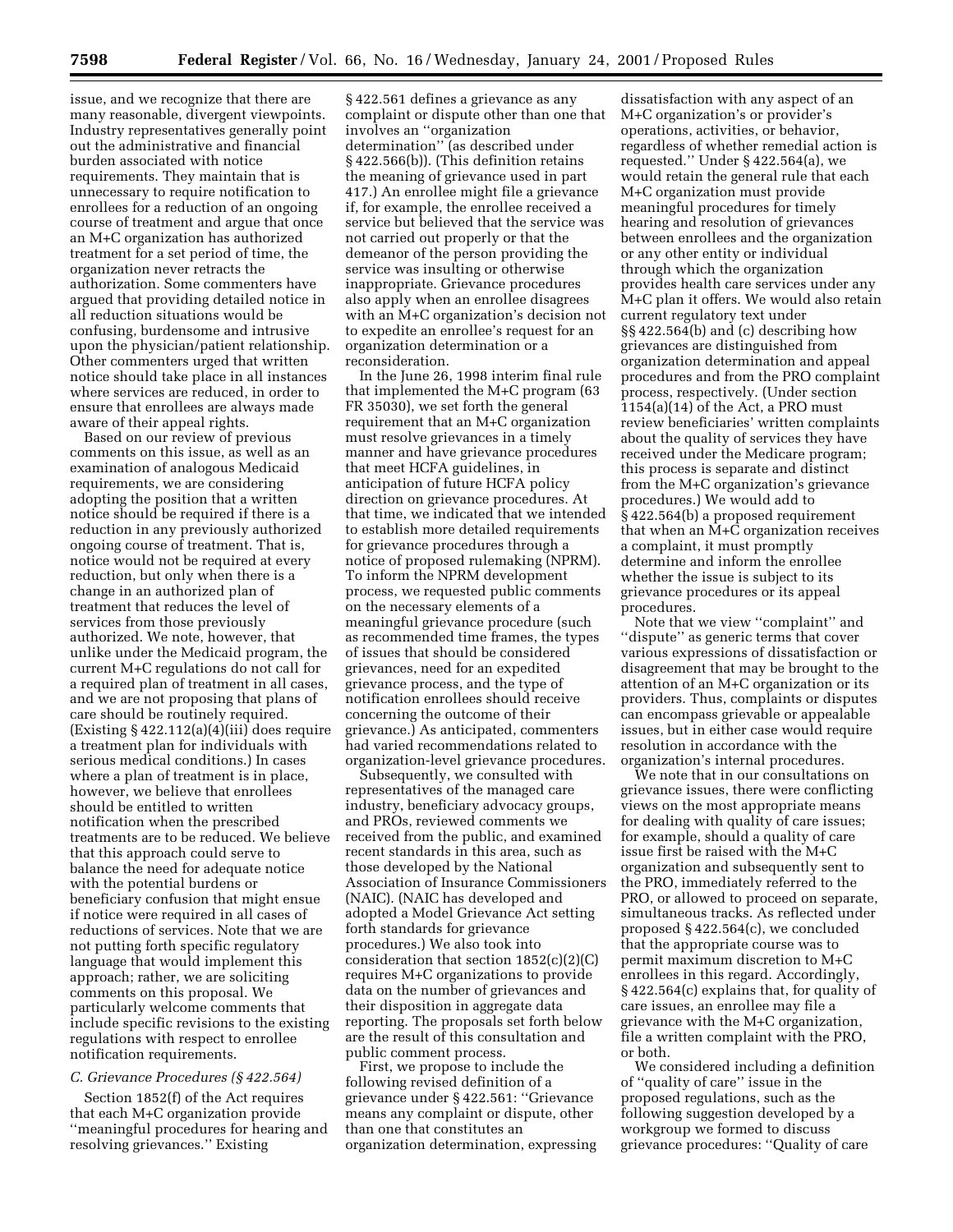issues may include complaints regarding the timeliness, appropriateness, access to, and/or setting of a provided health service, procedure, or item. Quality of care issues may also include complaints that a covered health service, procedure or item during a course of treatment did not meet accepted standards for delivery of health care.'' However, we concluded that the term ''quality of care'' does not lend itself to the specificity that would be implied by a regulatory definition and instead believe that it would be in the best interests of M+C enrollees not to unduly limit the types of complaints that could be viewed as quality of care issues. We intend to adopt a more flexible approach that would rely on providing general guidance as to the types of issues that could fall into the quality of care category. We welcome comments on this approach, the definition above, and the appropriateness of including such a definition in the M+C regulations as opposed to issuing other forms of guidance in this area.

Section 422.564(d) specifies that an enrollee must file a grievance, either orally or in writing, no later than 60 days after the event or incident that precipitates the grievance. We welcome comments on whether this or any time limitation is appropriate.

Proposed § 422.564(e) sets forth procedures for grievance disposition and enrollee notification. Proposed § 422.564(e)(1) would establish that an M+C organization must notify the enrollee of its decision as expeditiously as the case requires, based on the enrollee's health status, but no later than 30 calendar days after the date the organization receives the grievance. In arriving at this time frame, we researched recent standards in this area, such as the NAIC's model Grievance Act. Additionally, our research indicated that a majority of M+C organizations have procedures that require resolution of a grievance within time frames between 5 and 30 days, with a possible 10 to 15 day extension. Thus, we believe that a maximum time frame of 30-calendar days for resolving a grievance is a reasonable standard. Given that a majority of the M+C organizations are already resolving grievances within less than 30 days, achieving this time frame should not be burdensome, while still satisfying the statutory requirement that an M+C organization provide ''meaningful procedures for resolving grievances.''

In conjunction with this time frame, we are also proposing under § 422.564(e)(2) that the M+C organization may extend the time frame by up to 14 calendar days if the enrollee requests the extension or if the organization justifies a need for additional information and the delay is in the interest of the enrollee. This extension period is consistent with the extensions currently permitted for standard and expedited organization determinations.

Section 422.564(e)(3) would require an M+C organization to inform the enrollee of the disposition of the grievance as follows: (1) All grievances submitted in writing must be responded to in writing; and (2) grievances submitted orally may be responded to either orally or in writing unless a written response is specifically requested by the M+C enrollee. The M+C organization's written response to a grievance involving quality of care issues or concerns must describe the enrollee's right to seek PRO review. (Again, we intend to issue further guidance on what constitutes a quality of care issue, but we generally believe that an M+C organization should err on the side of a broad interpretation of this concept.) For any complaint involving a PRO, the M+C organization must cooperate with the PRO in resolving the complaint. Thus, regardless of whether an enrollee pursued the grievance with an M+C organization, the M+C organization would have an obligation to provide necessary records to the PRO and/or implement a PRO-directed action with regard to a written quality of care complaint.

Section 422.564(f) addresses expedited grievances. Under proposed § 422.564(f), an M+C organization would be required to expedite a grievance under any of the following circumstances: (1) The grievance involves an M+C organization's decision to invoke an extension relating to an organization determination or reconsideration; (2) the grievance involves an M+C organization's refusal to grant an enrollee's request for an expedited organization determination under § 422.570 or reconsideration under § 422.584; or (3) applying the standard time frame for resolving a grievance seriously jeopardize the enrollee's life, health or ability to regain maximum function (if, for example, a quality of care dispute required immediate resolution). We are proposing that the M+C organization notify the enrollee of its decision on an expedited grievance within 72 hours of receipt of the enrollee's grievance, consistent with the time frame for expedited appeals.

The new grievance procedures would conclude with the proposed requirement under § 422.564(g) that the

M+C organization have a system to track and maintain records on all grievances received both orally and in writing, including the final disposition of the grievance. The tracking system should maintain, at a minimum, date of receipt, disposition and date the response was given. We believe such a system is necessary to ensure that an M+C organization can comply with the requirement under section 1852(c)(2)(C) of the Act that it be able to provide aggregate information on the number and disposition of appeals.

## *D. Sanctions for a Failure To Comply With IRE Appeal Requirements*

As in the case of all other grievance and appeal requirements in subpart M of part 422, under § 422.510(a)(6), a substantial failure to comply with the new requirements proposed in this notice of proposed rulemaking would be grounds for termination of an M+C organization's contract. Pursuant to § 422.752(b), such a failure to comply would also be grounds for intermediate sanctions under  $\S 422.756(c)(1)$  and  $(c)(3)$ , and pursuant to  $\S 422.758$ , would be grounds for civil money penalties.

## *E. Proposed Changes to the Medicare Provider Agreement Regulations (§§ 489.20 and 489.27)*

In this proposed rule, we would also set forth changes to the provider agreement regulations at 42 CFR part 489 that would specify that distribution of the notices required under this proposed rule is one of the basic commitments that the providers subject to the IRE process must fulfill as part of their agreement to provide Medicare services. Specifically, we would amend §§ 489.20(p) and 489.27 to set forth these provider obligations under the IRE appeals process. As noted above, we have also proposed to revise the provision implementing the ''important message'' requirement in section 1866(a)(1)(M) to require that hospitals provide notices with information on the reasons for a discharge in accordance with § 422.620. We are proposing that such notification requirements could only be implemented when the notices in question have been approved by the Office of Management and Budget under section 3506(c)(2)(A) of the Paperwork Reduction Act. We believe these changes are critical to facilitating and enforcing the required distribution of notices similar to those that would be under this proposed rule as a mandatory responsibility of the affected Medicare providers.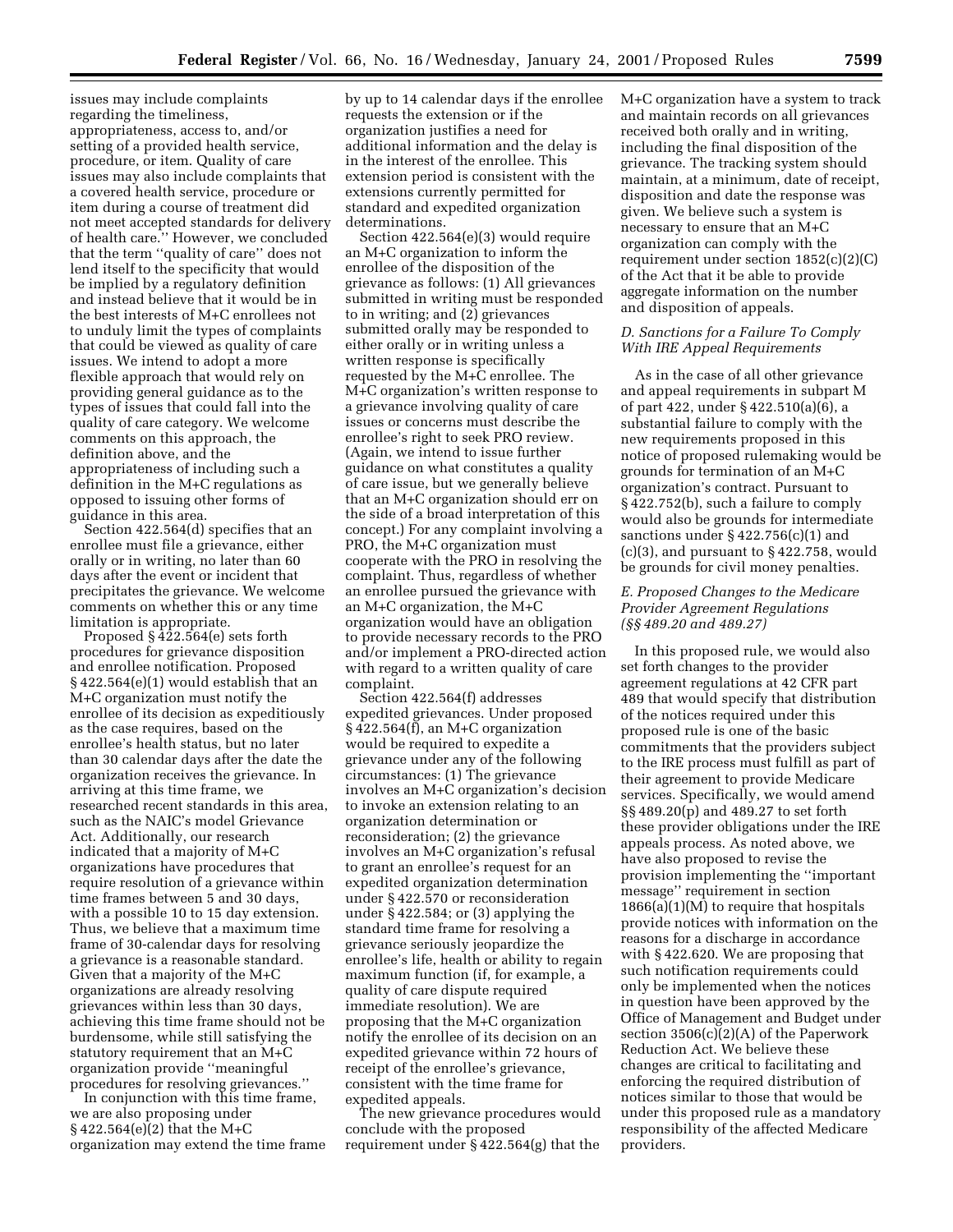## **III. Collection of Information Requirements—Paperwork Reduction Act**

Under the Paperwork Reduction Act of 1995 (PRA), agencies are required to provide a 60-day notice in the **Federal Register** and solicit public comment when a collection of information requirement is submitted to the Office of Management and Budget (OMB) for review and approval. To fairly evaluate whether an information collection should be approved by OMB, section 3506(c)(2)(A) of the PRA requires that we solicit comments on the following issues:

• Whether the information collection is necessary and useful to carry out the proper functions of the agency;

• The accuracy of the agency's estimate of the information collection burden;

• The quality, utility, and clarity of the information to be collected; and

• Recommendations to minimize the information collection burden on the affected public, including automated collection techniques.

Therefore, we are soliciting public comment on each of these issues for the information collection requirements discussed below.

#### *Section 422.564 Grievance Procedures*

An enrollee may file a grievance either orally or in writing. For quality of care issues, an enrollee may file a grievance with the M+C organization or file a written complaint with the PRO, or both.

We conducted a random sampling of M+C enrollees in ten states from the most recent Medicare Health Plan Compare data. In rating the overall quality of their managed care plans on a scale of 0–10 (0—worst possible care, 10—best possible care), an average of 17% of M+C enrollees gave their plans the lowest ratings of seven or less. Based on the results of the sampling, we extrapolated that approximately 17% of all M+C enrollees likely would experience some dissatisfaction with their M+C organizations. Since there are currently 6.2 million M+C enrollees, we determined that 1,054,000 enrollees likely would experience some dissatisfaction with their M+C organizations in a given year. Based on the General Accounting Office's (GAO) April 1999 report, Medicare Managed Care: Greater Oversight Needed to Protect Beneficiary Rights, M+C organizations resolved approximately 75% of appeals between January 1996 and May 1998. HCFA's current managed care independent review entity, the Center for Health Dispute Resolution

(CHDR), received approximately 20,000 appeals from M+C organizations for 2000. Therefore, we estimate that approximately 80,000 (approx. 8% of the total number of those dissatisfied) enrollees filed appeals during 2000. Since grievances are broader in scope than appeals, we believe that there are likely to be twice as many grievances than appeals. Thus, we estimate that it will take approximately 160,000 enrollees (approx. 16% of the total number of those dissatisfied) 15 minutes to file a written grievance on an annual basis. The total annual burden associated with this requirement is 40,000 hours.

The M+C organization must notify the enrollee of its decision as expeditiously as the case requires, based on the enrollee's health status, no later than 30 calendar days after the date the organization receives the oral or written grievance. Generally, only written grievances will be responded to in writing.

It is estimated that it will take M+C organizations 15 minutes to prepare and furnish each notice and that each M+C organization will be required to provide an estimated 160,000 notices on an annual basis. The total annual burden associated with this requirement is 40,000 hours.

An M+C organization may extend the 30-day time frame by up to 14 calendar days if the enrollee requests the extension or if the organization justifies a need for additional information and documents how the delay is in the interest of the enrollee. When the M+C organization extends the deadline, it must immediately notify the enrollee in writing, in accordance with the requirements and procedures set forth in this section.

We believe that M+C organizations generally will be able to meet the 30 day time frame. However, M+C organizations are more likely to invoke an extension for quality of care complaints since they often require investigations. We estimate that of the 160,000 grievances filed, approximately 20% (32,000) will be related to quality of care issues. It is estimated that it will take M+C organizations 15 minutes to prepare and furnish each notice and that each M+C organization will be required to provide an estimated 32,000 notices on an annual basis. The total annual burden associated with this requirement is 8,000 hours.

For an expedited grievance, the M+C organization must notify the enrollee of its decision within 72 hours of receipt of the enrollee's grievance. In accordance with paragraph (e)(2) and  $(f)(1)$  through  $(3)$  of this section.

We believe that most expedited grievances will be related to quality of care issues and the M+C organization's decision not to process an appeal on an expedited basis. As explained above, we estimate that there will be 32,000 quality of care grievances. Because all quality of care grievances must be responded to in writing irrespective of the time frame in which they are being processed (*i.e.*, 30 days + 14 day extension for standard and 72 hours for expedited grievance requests), the number of written decisions already have been accounted, *i.e.*, 8,000 hours.

CHDR data show that it will process approximately 3800 (19% of the IRE's total number of appeals) expedited appeals for 2000. On the basis of GAO's finding that 75% of appeals are resolved at the M+C organization level (see above discussion), we infer that M+C organizations will process approximately 15,000 expedited cases per year (19% of 80,000 appeals at the M+C organization level). Although we have no data at the M+C organization level to deduce the number of expedited appeal requests in a given year, we estimate that M+C organizations deny processing approximately 10% (1500) above the total number expedited. Of the 1500 denied expedited requests, we estimate that approximately 20% (300) will file a grievance. It is estimated that it will take M+C organizations 15 minutes to prepare and furnish each decision and that each M+C organization will be required to provide an estimated 300 notifications on an annual basis. The total annual burden associated with this requirement is 75 hours.

An M+C organization must maintain records on all grievances received both orally and in writing, including the final disposition of the grievance.

It is estimated that it will take M+C organizations 30 minutes (per enrollee who files a grievance) to maintain records on all grievances on an annual basis. Of the 1,054,000 enrollees likely to be dissatisfied with their M+C organizations, we estimate that approximately 420,000 will file an oral or written grievance. The total annual burden associated with this requirement is 210,000 hours.

## *Section 422.620 How Hospitals Must Notify Enrollees of M+C Organizations of Noncoverage of Inpatient Hospital Care*

When an M+C organization has authorized coverage of the inpatient admission of an enrollee, either directly or by delegation (or the admission constitutes emergency or urgently needed care, as described in §§ 422.2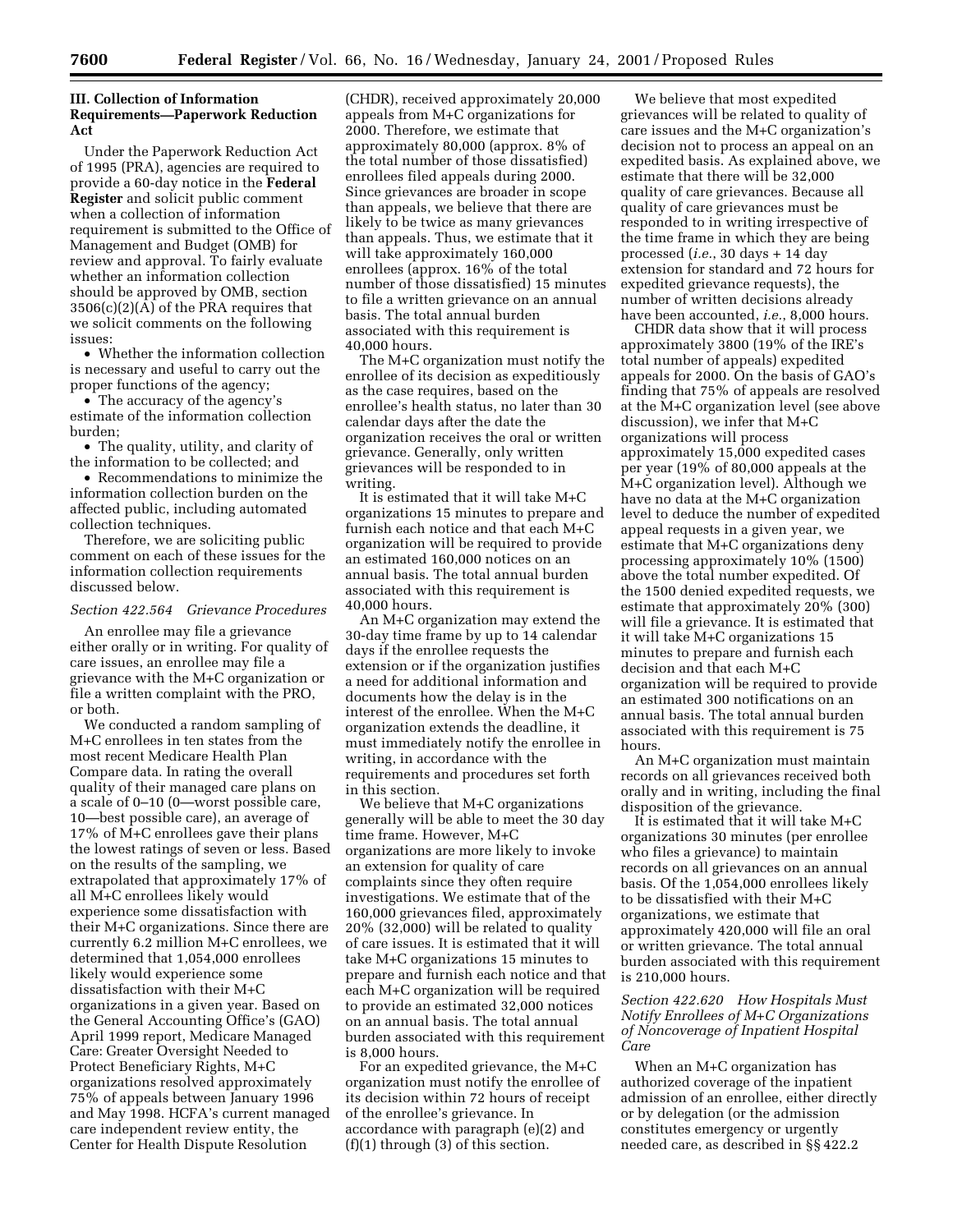and 422.113), the hospital must provide a written notice of termination of coverage to each enrollee, consistent with paragraph (c) of this section.

Based on 1998 statistics, approximately 11,000,000 beneficiaries (original Medicare and M+C) received inpatient hospital services. It is estimated that it will take hospitals 20– 30 minutes to prepare and furnish each notice and that each hospital will be required to provide an estimated 11,000,000 notifications on an annual basis. The total annual burden associated with this requirement is approximately 3,666,667—5,500,000 hours. There are approximately 6,200,000 (16% of the total Medicare population) M+C enrollees out of approximately 39 million Medicare beneficiaries. We extrapolate that approximately 1,760,000 M+C enrollees received inpatient hospital services. Thus, the total annual burden associated with providing notices to M+C enrollees is approximately 586,667—880,000 hours. (Note that issuance of these notices will not take effect until a separate PRA statement has been published.

## *Section 422.624 Notifying Enrollees of Provider Service Terminations*

For any termination of service, the provider of the service must notify the enrollee in writing of the M+C organization's decision to terminate services. The provider must use a standardized notice, required by the Secretary, in accordance with the requirements and procedures set forth in this section.

It is estimated that it will take providers (skilled nursing facilities (SNFs), home health agencies (HHAs), and comprehensive outpatient rehabilitation facilities (CORFs)) 15 minutes to prepare and furnish each notice. In 1997, there were 1,503,000 Medicare beneficiaries receiving SNF services and 3,505,000 Medicare beneficiaries receiving HHA services. (Note that the amount of Medicare business with CORFs is so small that Medicare statistical summaries do not include a separate line item for patient encounters with these facilities. Thus, we are unable to extrapolate under original Medicare. The number of possible M+C CORF cases, and the analysis below, is necessarily limited to SNF and HHA services.) The total annual burden associated with this requirement is 200,320 hours. We extrapolate that providers will be required to give an estimated 801,280 (16% of 5,008,000 Medicare beneficiaries) notices to M+C enrollees.

### *Section 422.626 Fast-Track Appeals of Service Terminations to the IRE*

An enrollee who desires a fast-track appeal must submit a request for an appeal to the IRE, in writing or by telephone, by noon of the first calendar day after receipt of the written termination notice. If the IRE is closed on the day the enrollee requests a fasttrack appeal, the enrollee must file a request by noon of the next day that the IRE is open for business.

Based on our figures above, approximately 8% of all enrollees file appeals. Thus, 8% of the 801,280 M+C enrollees who receive notices are likely to file appeals with the IRE. It is estimated that it will take approximately 64,000 enrollees 15 minutes to file an appeal on an annual basis. The total annual burden associated with this requirement is 16,000 hours.

The enrollee may submit evidence to be considered by the IRE in making its decision and may be required by the IRE to authorize access to his or her medical records in order to pursue the appeal.

It is likely that 10% of the 64,000 enrollees who file appeals will also submit additional evidence. It is estimated that it will take 6,400 enrollees 60 minutes to submit evidence on an annual basis. Since beneficiaries will not be functioning at their maximum capacity and it will take them longer to gather their thoughts and evidence, we estimate that it will take them 4 times longer than providers to submit additional information. The total annual burden associated with this requirement is 6400 hours.

Upon notification by the IRE of a fasttrack appeal, the M+C organization must supply any and all information, including a copy of the notice sent to the enrollee, no later than by close of business of the first day after the day that the IRE notifies the M+C organization, that the IRE needs to decide on the appeal.

It is estimated that it will take M+C organizations 60–90 minutes to furnish any and all information, including a copy of the notice sent to the enrollee, and that each M+C organization will be required to provide an estimated 64,000 disclosures on an annual basis. The total annual burden associated with this requirement is 64,000–96,000 hours.

Upon an enrollee's request, the M+C organization must provide a copy of, or access to, any documentation sent to the IRE no later than close of business of the first day after the day the material is requested.

We estimate that 20% of the 64,000 enrollees who file an appeal will request copies of information forwarded to the

IRE. It is estimated that it will take M+C organizations 15 minutes to provide a copy of all information provided to the IRE, to the enrollee, and that each M+C organization will be required to provide an estimated 12,800 disclosures on an annual basis. The total annual burden associated with this requirement is 3,200 hours.

If the IRE upholds an M+C organization's termination decision in whole or in part, the enrollee may file, no later than 60 days after notification that the IRE has upheld the decision, a request with the IRE for an IRE reconsideration of its original decision.

It is estimated that 40% of the 64,000 appeals (25,600) will be overturned by the IRE. Of those, we estimate that 20% of the enrollees will request a reconsideration by the IRE. It is estimated that it will take 5,120 enrollees 30 minutes to file a request for reconsideration on an annual basis. The total annual burden associated with this requirement is 2,560 hours.

We have submitted a copy of this final rule to OMB for its review of the information collection requirements in §§ 422.564, 422.620, 422.624, and 422.626. These requirements are not effective until they have been approved by OMB.

If you have any comments on any of these information collection and record keeping requirements, please mail the original and 3 copies within 60 days of this publication date directly to the following:

- Health Care Financing Administration, Office of Information Services, Information Technology Investment Management Group, Division of HCFA Enterprise Standards, Room N2–14–26, 7500 Security Boulevard, Baltimore, MD 21244–1850. Attn: John Burke HCFA–4024–P.
- And, Office of Information and Regulatory Affairs, Office of Management and Budget, Room 10235, New Executive Office Building, Washington, DC 20503, Attn: Allison Heron Eydt, HCFA Desk Officer.

## **IV. Regulatory Impact Statement**

### *A. Introduction*

We have examined the impact of this proposed rule as required by Executive Order 12866 and the Regulatory Flexibility Act (RFA) (Public Law 96– 354). Executive Order 12866 directs agencies to assess all costs and benefits of available regulatory alternatives and, when regulation is necessary, to select regulatory approaches that maximize net benefits (including potential economic, environmental, public health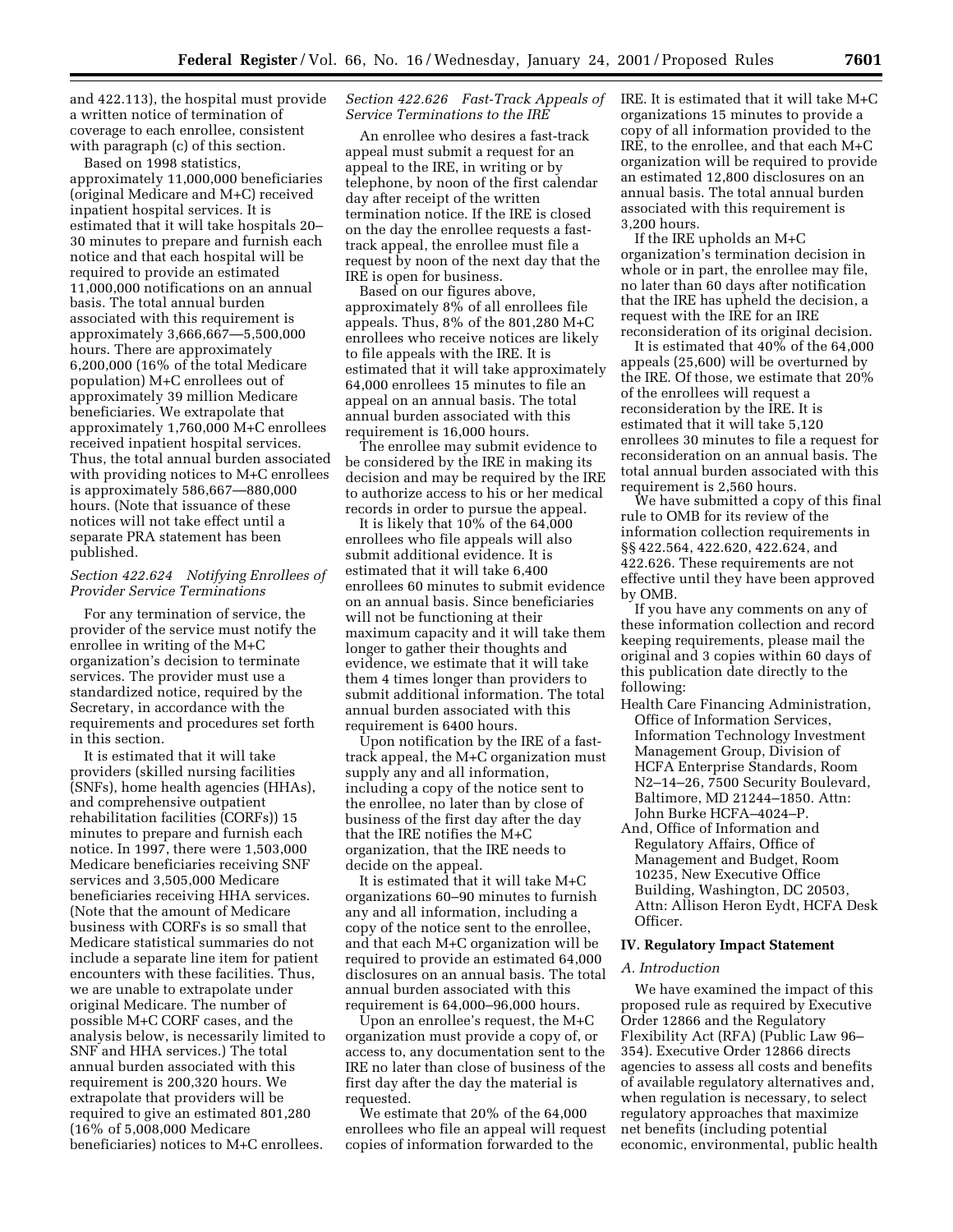and safety effects, distributive impacts, and equity). The RFA requires agencies to analyze options for regulatory relief of small businesses. For purposes of the RFA, small entities include small businesses, non-profit organizations, and governmental agencies. Most hospitals and most other providers and suppliers are small entities, either by nonprofit status or by having revenues of \$5 million or less annually.

The Unfunded Mandate Reform Act of 1995, in section 202, requires that agencies prepare an assessment of anticipated costs and benefits before proposing any rule that may result in an expenditure by State, local, or tribal governments, in the aggregate, or by the private sector, of \$100 million in any one year. This rule has no consequential effect on State, local, or tribal governments.

Section 1102(b) of the Social Security Act requires us to prepare a regulatory impact analysis for any rule that may have a significant impact on the operations of a substantial number of small rural hospitals. This analysis must conform to the provisions of section 604 of the RFA. For purposes of section 1102(b) of the Act, we define a small rural hospital as a hospital that is located outside a Metropolitan Statistical Area and has fewer than 50 beds.

As discussed in detail above, this proposed rule would establish new notice and appeal procedures for enrollees when an M+C organization decides to terminate coverage of services by SNFs, HHAs, and CORFs. This proposed rule also would specify hospitals' responsibility for issuing discharge notices, amend the Medicare provider agreement regulations with regard to beneficiary notification requirements, and set forth M+C grievance procedures. In general, we believe that these changes would enhance the rights of M+C enrollees and other Medicare beneficiaries, without imposing any significant financial burden on these individuals. The impact of the specific provisions of the proposed rule on M+C organizations and providers is discussed below.

## *B. New Notice and Appeal Procedures for Provider Terminations (§§ 422.624 and 422.626)*

Although some aspects of this proposed rule do not lend themselves to quantifiable cost estimates, we believe that the most significant costs associated with the new M+C notice and appeal procedures will result from the Secretary's commitment to contract with an independent review entity to conduct an expedited review of all

provider termination cases appealed by M+C enrollees. In order to project the number of appeals that may be involved, we examined the latest available appeals data from the Center for Health Dispute Resolution (CHDR), the organization with whom HCFA now contracts to conduct appeals of M+C reconsiderations. (Under existing § 422.592, any case where an M+C organization's reconsideration results in affirming an adverse organization determination is automatically sent to CHDR for review.) In 1999, CHDR reviewed approximately 3,000 cases involving services provided by SNFs, HHAs, or CORFs. (Note that we have no way of knowing the proportion of these cases that involved service terminations but, for impact analysis purposes, will assume that all cases could be subject to the new expedited appeal procedures.) According to the General Accounting Office's 1999 Report to the Special Committee on Aging, ''Greater Oversight Needed to Protect Beneficiary Rights,'' managed care organizations reverse their original adverse determinations in approximately 75 percent of appealed cases; thus we believe that the 3,000 cases that went to CHDR likely represent about 25 percent of all appeals (*i.e.,* ''reconsiderations'') involving affected providers that are now conducted by M+C organizations. Thus, we believe that the minimum number of provider appeals that would likely be heard by an IRE under the procedures proposed in this NPRM would be 12,000 cases, with contracting costs to HCFA estimated at a minimum of \$10 million.

For each of these 12,000 cases, M+C organizations would be required under these proposed rules to make available to the IRE, and to the enrollee upon request, a copy of any documentation needed to decide on the appeal. Although we recognize the administrative burden associated with this requirement, we believe that the existing M+C reconsideration process would already result in the M+C organization gathering and reviewing the case file to reach a reconsidered determination. Moreover, any burden on M+C organizations would be more than offset by the fact that M+C organizations would no longer be required to conduct reconsideration of any cases covered under this proposed rule. That is, the new IRE would conduct reviews not just of the 3,000 cases that now go to CHDR but also of the 9,000 cases which are now subject to the M+C organization reconsideration process.

Currently, we have no M+C encounter data that would permit a precise count of the annual number of SNF, HHA, and CORF admissions, and thus the number

of notices that must be issued under this proposed rule. Based on comparisons with data available from original Medicare admissions (as well as extrapolating from the original Medicare appeals rate of 1 percent), we estimate a total of approximately 800,000 to 1 million provider terminations for which notices would be required under this proposed rule, with an associated aggregate financial impact of \$8 to \$10 million.

Another important element of this proposed rule is the provision that an M+C organization would be financially liable for services provided during the 4-day period between issuance of the termination notice and resolution of the enrollee appeal, if any. However, our expectation is that notices would be provided four days before care is expected to be no longer medically necessary, with any appeals competed by the end of those four days. Moreover, we believe that M+C organizations are generally covering all medically necessary care for their enrollees under the existing regulations. Thus, this proposed provision should have minimal, if any financial impact on M+C organizations.

#### *C. Grievance Procedures (§ 422.564)*

Proposed § 422.564 includes several provisions that clarify the existing requirement that each M+C organization provide meaningful procedures for timely hearing and resolution of grievances between enrollees and the M+C organization. Grievances essentially include any complaint or dispute, other than one that constitutes an organization determination, expressing dissatisfaction with any aspect of an M+C organization's or provider's operations. We have no data on the the number of grievances that are currently brought to the attention of M+C organizations, and would welcome any quantifiable estimates from commenters. As discussed in detail in section II.C of this proposed rule, however, we have carefully examined the grievance procedures now in use by M+C organizations, and in particular the grievance procedures spelled out in the NAIC's Model Grievance Act, in developing our proposed procedures. We believe that M+C organizations are in large measure already in compliance with proposed grievance procedures set forth here, and that these proposals would not result in any substantial impact on most M+C organizations.

### *D. Hospital Discharge Notices (§§ 422.620 and 489.27)*

This proposed rule would clarify that hospitals are required to notify M+C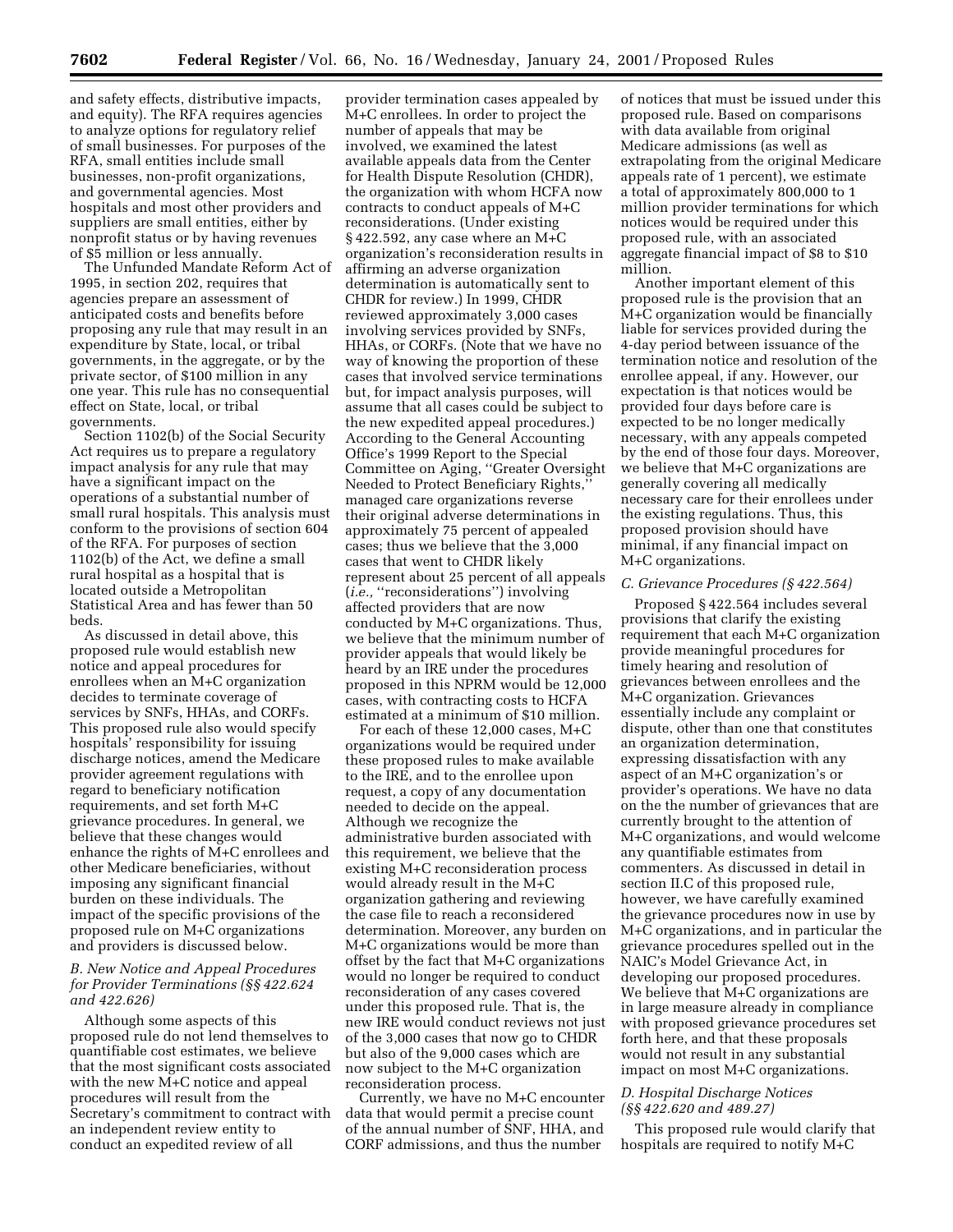enrollees of terminations of hospital care. This proposal is consistent with the policy position we outlined in the preamble to the recent M+C final rule with respect to hospitals (65 FR 40284). Specifically, proposed § 422.620(a) would specify that in situations involving inpatient admissions of M+C enrollees, hospitals must provide a written notice of termination of coverage to each enrollee that includes the reasons for the discharge. We also are amending § 489.27 to provide expressly for this hospital responsibility. Section 489.27 implements the requirement in section  $1866(a)(1)(M)$  that hospitals provide a notice to all Medicare beneficiaries of the individual's rights (referred to as the ''Important Message from Medicare'' for beneficiaries). Section 1866(a)(1)(M) provides that this notice must include ''such additional information as the Secretary may specify.''

As a general rule, we believe that hospitals are already issuing these notices and thus that these proposed regulatory changes will not have a substantial financial impact, with one exception as discussed below. Under the M+C program, for example, hospitals are required under section 1866(a)(1)(M) of the Act to issue the ''Important Message from Medicare'' to each enrollee upon admission. In addition, existing § 422.620(c) requires that written notice of discharge (the ''Notice of Discharge and Medicare Appeal Rights''—NODMAR) be provided M+C enrollees no later than the day before hospital coverage ends. Although the regulations now do not specify who must issue these notices, our understanding is that hospitals generally carry out this function on the behalf of M+C organizations, and we would expect that practice to continue.

Similarly, under original Medicare, hospitals are now required (1) under section 1866(a)(1)(M) of the Act to issue the ''Important Message from Medicare'' upon admission; and  $(2)$  in order to be protected from liability under section 1879 of the Act, to issue the ''Hospital Issued Notice of Noncoverage'' (HINN) near the time of discharge. These notices are necessary to ensure that beneficiaries are aware of their rights to appeal a hospital's determination that inpatient care is no longer necessary under the Medicare program. To the extent that hospitals are issuing these notices, this proposed rule would not impose any additional costs on hospitals for original Medicare admissions; costs associated with patient notifications would be paid for under inpatient hospital standardized

payment amount, which encompasses all administrative costs.

However, our understanding is that although hospitals are routinely issuing the ''Important Message from Medicare,'' many hospitals are not now routinely issuing HINNs to original Medicare beneficiaries, but are instead issuing them only for disputed discharges. Consistent with the estimates discussed above in section III of this proposed rule, we believe that the number of original Medicare hospital discharges where HINNs should be issued is roughly 9.4 million, at an estimated annual cost of approximately \$117,000,000 (30 minutes per notice at \$25 per hour). Based on an estimated 6,300 participating hospitals, the projected financial impact of distributing these discharge notices as required under this proposed rule would be \$18,500 per hospital, to the extent that hospitals are not now issuing the discharge notices. Given that we are unable to determine the extent to which the discharge notices are now being issued by hospitals to original Medicare beneficiaries, we believe that the associated costs may represent an additional financial impact on hospitals. We welcome comments on these estimates.

Therefore, this proposed rule would be a major rule as defined in Title 5, United States Code, section 804(2). In accordance with Executive Order 12866, this regulation was reviewed by the Office of Management and Budget.

#### **V. Other Required Information**

### *A. Federalism Summary Impact Statement*

On August 4, 1999, the president signed Executive Order 13132 (effective November 2, 1999) establishing certain requirements that an agency must meet when it promulgates regulations that impose substantial direct compliance costs on State and local governments, preempt State law, or otherwise have federalism implications. Any such regulations must include a federalism summary impact statement that describes the agency's consultation with State and local officials and summarizes the nature of their concerns, the extent to which these concerns have been met, and the agency's position supporting the need to issue the regulation. In this NPRM, we are not proposing any changes to the existing M+C regulations that meet any of the criteria mentioned above that would require the inclusion of a federalism impact statement under Executive Order 13132.

#### *B. Responses to Comments*

Because of the large number of items of correspondence we normally receive on a rule, we are not able to acknowledge or respond to them individually. We will, however, consider all comments that we receive by the date specified in the **DATES** section of this preamble and respond to the comments a subsequent rulemaking document.

### **List of Subjects**

#### *42 CFR Part 422*

Administrative practice and procedure, Health facilities, Health maintenance organizations (HMO), Medicare+Choice, Penalties, Privacy, Provider-sponsored organizations (PSO), Reporting and recordkeeping requirements.

#### *42 CFR Part 489*

Health facilities, Medicare, Reporting and recordkeeping requirements.

For the reasons set forth in the preamble, the Health Care Financing Administration proposes to amend 42 CFR chapter IV as set forth below:

# **PART 422—MEDICARE+CHOICE PROGRAM**

A. Part 422 is amended as set forth below:

1. The authority citation for part 422 continues to read as follows:

**Authority:** Secs. 1102, 1851 through 1857, 1859, and 1871 of the Social Security Act (42 U.S.C. 1302, 1395W–21 through 1395w–27, and 1395hh).

2. In § 422.502, paragraph (i)(3)(iv) is added to read as follows:

#### **§ 422.502 Contract provisions.**

\* \* \* \* \*  $(i) * * * *$ 

 $(3) * * * *$ 

(iv) A provision specifying that these entities will comply with applicable notice and appeal provisions in subpart M of this part, including but not limited to, the notification requirements in §§ 422.620 and 422.624 and the requirements in § 422.626 concerning supplying information to an IRE. \* \* \* \* \*

3. In § 422.561, the definition of ''grievance'' is revised to read as follows:

#### **§ 422.561 Definitions.**

\* \* \* \* \* *Grievance* means any complaint or dispute, other than one that constitutes an organization determination, expressing dissatisfaction with any aspect of an M+C organization's or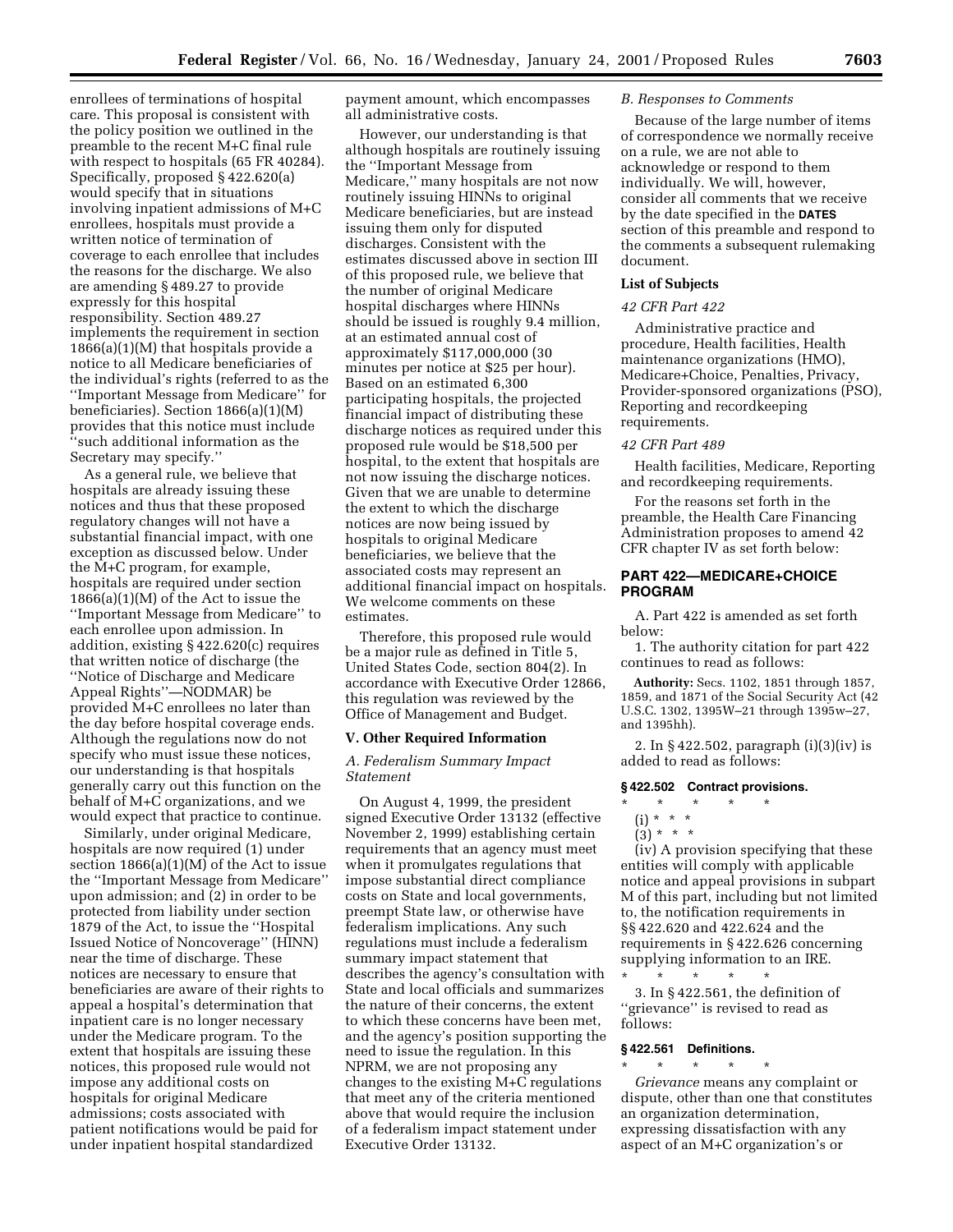provider's operations, activities, or behavior, regardless of whether remedial action is requested.

\* \* \* \* \* 4. Section 422.564 is revised to read as follows:

# **§ 422.564 Grievance procedures.**

(a) *General rule.* Each M+C organization must provide meaningful procedures for timely hearing and resolution of grievances between enrollees and the organization or any other entity or individual through which the organization provides health care services under any M+C plan it offers.

(b) *Distinguished from appeals.* Grievance procedures are separate and distinct from appeal procedures, which address organization determinations as defined in § 422.566(b). Upon receiving a complaint, an M+C organization must promptly determine and inform the enrollee whether the complaint is subject to its grievance procedures or its appeal procedures.

(c) *Distinguished from the PRO complaint process.* Under section 1154(a)(14) of the Act, the PRO must review beneficiaries' written complaints about the quality of services they have received under the Medicare program; this process is separate and distinct from the grievance procedures of the M+C organization. For quality of care issues, an enrollee may file a grievance with the M+C organization, file a written complaint with the PRO, or both.

(d) *Method for filing a grievance.* (1) An enrollee may file a grievance with the M+C organization either orally or in writing.

(2) An enrollee must file a grievance no later than 60 days after the event or incident that precipitates the grievance.

(e) *Grievance disposition and notification.* (1) The M+C organization must notify the enrollee of its decision as expeditiously as the case requires, based on the enrollee's health status, but no later than 30 days after the date the organization receives the oral or written grievance.

(2) The M+C organization may extend the 30-day timeframe by up to 14 days if the enrollee requests the extension or if the organization justifies a need for additional information and documents how the delay is in the interest of the enrollee. When the M+C organization extends the deadline, it must immediately notify the enrollee in writing of the reasons for the delay.

(3) The M+C organization must inform the enrollee of the disposition of the grievance in accordance with the following procedures:

(i) All grievances submitted in writing must be responded to in writing.

(ii) Grievances submitted orally may be responded to either orally or in writing, unless the enrollee requests a written response.

(iii) All grievances related to quality of care, regardless of how the grievance is filed, must be responded to in writing. The response must include a description of the enrollee's right to file a written complaint with the PRO. For any complaint submitted to a PRO, the M+C organization must cooperate with the PRO in resolving the complaint.

(f) *Exception—expedited grievances.* For a grievance that is required to be expedited as provided in this paragraph (f), the M+C organization must notify the enrollee of its response to the enrollee's grievance within 72 hours of receipt of the grievance. An extension is permitted consistent with the procedures set forth in paragraph (e)(2) of this section. The M+C organization must expedite a grievance under any of the following circumstances:

(1) The grievance involves an M+C organization's decision to invoke an extension relating to an organization determination or reconsideration.

(2) The grievance involves an M+C organization's refusal to grant an enrollee's request for an expedited organization determination under § 422.570 or reconsideration under § 422.584.

(3) Applying the standard timeframe could seriously jeopardize the enrollee's life, health, or ability to regain maximum function. The M+C organization's decision as to whether a grievance meets any of these criteria and thus must be expedited is not subject to further review.

(g) *Recordkeeping.* The M+C organization must have a system to track and maintain records on all grievances received both orally and in writing, including, at a minimum, the date of receipt, final disposition of the grievance, and the date that the M+C organization notified the enrollee of the disposition.

5. In § 422.620, the heading of the section and paragraph (a) are revised to read as follows:

### **§ 422.620 How hospitals must notify enrollees of M+C organizations of noncoverage of inpatient hospital care.**

(a) *Enrollee's entitlement.* When an M+C organization has authorized coverage of the inpatient admission of an enrollee, either directly or by delegation (or the admission constitutes emergency or urgently needed care, as described in §§ 422.2 and 422.113), the hospital must provide a written notice

of termination of coverage to each enrollee, consistent with paragraph (c) of this section, before the M+C organization may terminate coverage for such services. An enrollee is entitled to coverage until at least noon of the day after the notice is provided. If PRO review is requested under § 422.622, coverage is extended as provided in that section.

\* \* \* \* \*

6. New §§ 422.624 and 422.626 are added to subpart M to read as follows:

#### **§ 422.624 Notifying enrollees of provider service terminations.**

(a) *Applicability.* (1) For purposes of this section and § 422.626, providers include home health agencies (HHAs), skilled nursing facilities (SNFs), and comprehensive outpatient rehabilitation facilities (CORFs).

(2) *Termination of service defined.* For purposes of this section and § 422.626, a termination of service is the discontinuation or discharge of an enrollee from covered provider services when the enrollee has been authorized by the M+C organization, either directly or by delegation, to receive an ongoing course of treatment from that provider. Termination includes (but is not limited to) cessation of coverage at the end of a course of treatment preauthorized in a discrete increment, regardless of whether the enrollee agrees that such services should end.

(b) *Advance written notification of termination.* Prior to any termination of service, the provider of the service must deliver valid written notice to the enrollee of the M+C organization's decision to terminate services. The provider must use a standardized notice, required by the Secretary, in accordance with the following procedures—

(1) *Timing of notice.* The provider must notify the enrollee of the M+C organization's decision to terminate covered services four calendar days before the proposed end of the services. If the enrollee's services are expected to be fewer than four calendar days in duration, the provider should notify the enrollee at the time of admission to the provider.

(2) *Content of the notice.* The standardized termination notice must include the following information:

(i) A specific and detailed explanation of the reason(s) services are either no longer reasonable and necessary or are otherwise no longer covered.

(ii) A description of any applicable Medicare coverage rule, instruction, or other Medicare policy, including citations to the applicable Medicare policy rules, or information about how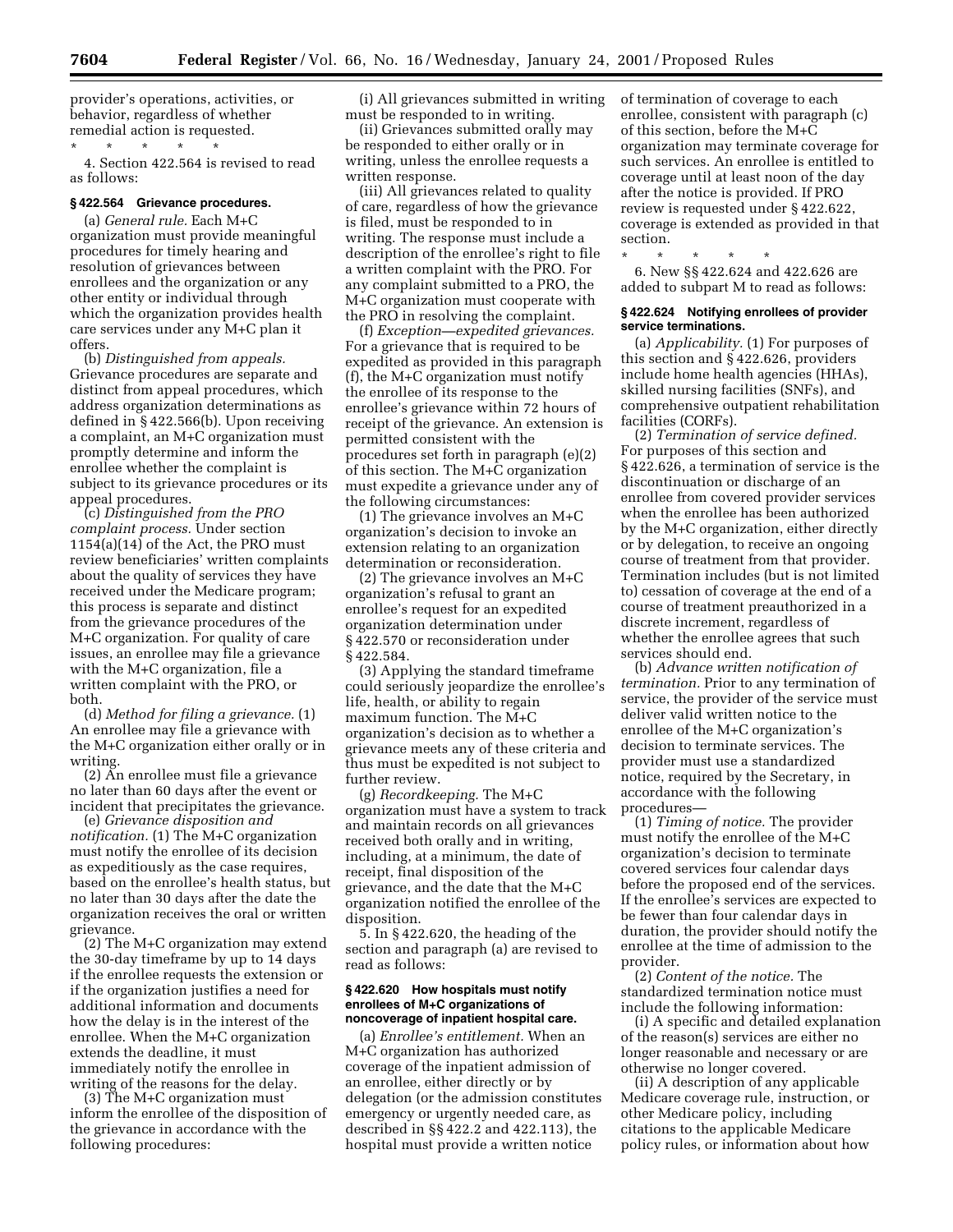the enrollee may obtain a copy of the Medicare policy from the M+C organization.

(iii) Any applicable M+C organization policy, contract provision, or rationale upon which the termination decision is based.

(iv) Facts specific to the enrollee and relevant to the coverage determination that are sufficient to advise the enrollee of the applicability of the coverage rule or policy to the enrollee's case.

(v) The date and time that coverage of services ends and the enrollee's financial liability for continued services begins.

(vi) A description of the enrollee's right to a fast-track appeal under § 422.626, including information about how to contact the independent review entity (IRE), an enrollee's right (but not obligation) to submit evidence showing that services should continue, and the availability of other M+C appeal procedures if the enrollee fails to meet the deadline for a fast-track IRE appeal.

(vii) Any other information required by HCFA.

(c) *When delivery of notice is valid.* (1) Delivery of the termination notice is not valid unless—

(i) The enrollee has signed the notice to indicate that he or she has received the notice and can comprehend its contents; and

(ii) The notice is delivered timely, in the format and language specified by the Secretary, and includes all content elements required under paragraph (b)(2) of this section.

(2) If the provider does not deliver valid notice as specified in paragraph  $(c)(1)$  of this section, the M+C organization may not discontinue coverage for services until four calendar days after it provides such valid notice or, if later, until noon of the day after the enrollee receives notice of a decision by the IRE upholding the M+C organization as provided for in § 422.626(b).

#### **§ 422.626 Fast-track appeals of service terminations to an independent review entity (IRE).**

(a) *Enrollee's right to a fast-track appeal of an M+C organization's termination decision.* An enrollee of an M+C organization has a right to a fasttrack appeal of an M+C organization's decision to terminate provider services.

(1) An enrollee who desires a fasttrack appeal must submit a request for an appeal to the IRE under contract with HCFA, in writing or by telephone, by noon of the first day after the day of delivery of the written termination notice. If, due to an emergency, the IRE is closed and unable to accept the

enrollee's request for a fast-track appeal, the enrollee must file a request by noon of the next day that the IRE is open for business.

(2) If an enrollee fails to request a timely IRE review, he or she may request an expedited reconsideration by the M+C organization as described in § 422.584, but the protection against liability for services pending a decision described in paragraph (b) of this section would not apply.

(3) If, after delivery of the written termination notice, an enrollee chooses to leave a provider or discontinue receipt of covered services on or before the proposed termination date, the enrollee may not later assert fast-track IRE appeal rights under this section relative to the services or expect the services to resume, even if the enrollee requests an appeal before the discontinuation date in the termination notice.

(b) *Continuation of coverage during appeals to the IRE where the IRE upholds the M+C organization's decision.* If an enrollee files a timely appeal with the IRE, coverage of provider services continues until noon of the day after the enrollee receives notice of an IRE decision upholding the M+C organization's decision, or until the date and time designated on the termination notice, whichever is later. If the IRE's decision is delayed because the M+C organization did not timely supply necessary information or records, the M+C organization is liable for the costs of any additional coverage required by the delayed IRE decision. If the IRE finds that the enrollee did not receive valid notice, coverage of provider services by the M+C organization continues until four calendar days after valid notice has been received, or until noon of the day after the enrollee receives notice of an IRE's decision on the appeal, whichever is later. Continuation of coverage is not required if the IRE determines that coverage could pose a threat to the enrollee's health or safety.

(c) *Continuation of coverage during appeals to the IRE when the IRE does not uphold the M+C organization's decision.* If an enrollee timely files an appeal with the IRE, and the IRE does not uphold the M+C organization's determination, the M+C organization must continue coverage until four calendar days after a new valid notice of termination is provided.

(d) *Burden of proof.* When an enrollee appeals an M+C organization's decision to terminate services to an IRE, the burden of proof rests with the M+C organization to demonstrate that termination of coverage is the correct

decision, either on the basis of medical necessity, or based on other Medicare coverage policies.

(1) To meet this burden, the M+C organization must supply any and all information that the IRE requires to sustain the M+C organization's termination decision, consistent with paragraph (f) of this section, including a copy of the termination notice.

(2) The enrollee may submit evidence to be considered by the IRE in making its decision.

(3) The M+C organization or the IRE may require an enrollee to authorize release to the IRE of his or her medical records, to the extent that the records are reasonably necessary for the M+C organization to demonstrate the correctness of its decision or for the IRE to determine the appeal.

(e) *Procedures the IRE must follow.* (1) On the date the IRE receives the enrollee's request for an appeal, the IRE must notify the M+C organization and the provider that the enrollee has filed a request for a fast-track appeal, and of the M+C organization's responsibility to submit documentation consistent with paragraph (f)(1) of this section.

 $(2)$  When an enrollee requests a fasttrack appeal, the IRE must determine whether the provider delivered a valid notice of the termination decision.

(3) The IRE must notify HCFA about each case in which it determines that improper notification occurs.

(4) Before making its decision, the IRE must solicit the enrollee's views regarding the reason(s) for termination of services as specified in the written termination notice provided by the M+C organization, or any other reason that the IRE intends to use as the basis of its review determination.

(5) The IRE must make a decision on an appeal and notify the enrollee, the M+C organization, and the provider of services, by close of business of the day after it receives the information necessary to make the decision. If the IRE does not receive the information needed to sustain an M+C organization's decision to terminate services, it may make a decision on the case based on the information at hand, or it may defer its decision until it receives the necessary information. If the IRE defers its decision, coverage of the services would continue until the decision is made, consistent with paragraph (b) of this section, but no additional termination notice would be required.

(f) *Responsibilities of the M+C organization.* (1) Upon notification by the IRE of a fast-track appeal, the M+C organization must supply any and all information, including a copy of the notice sent to the enrollee, that the IRE